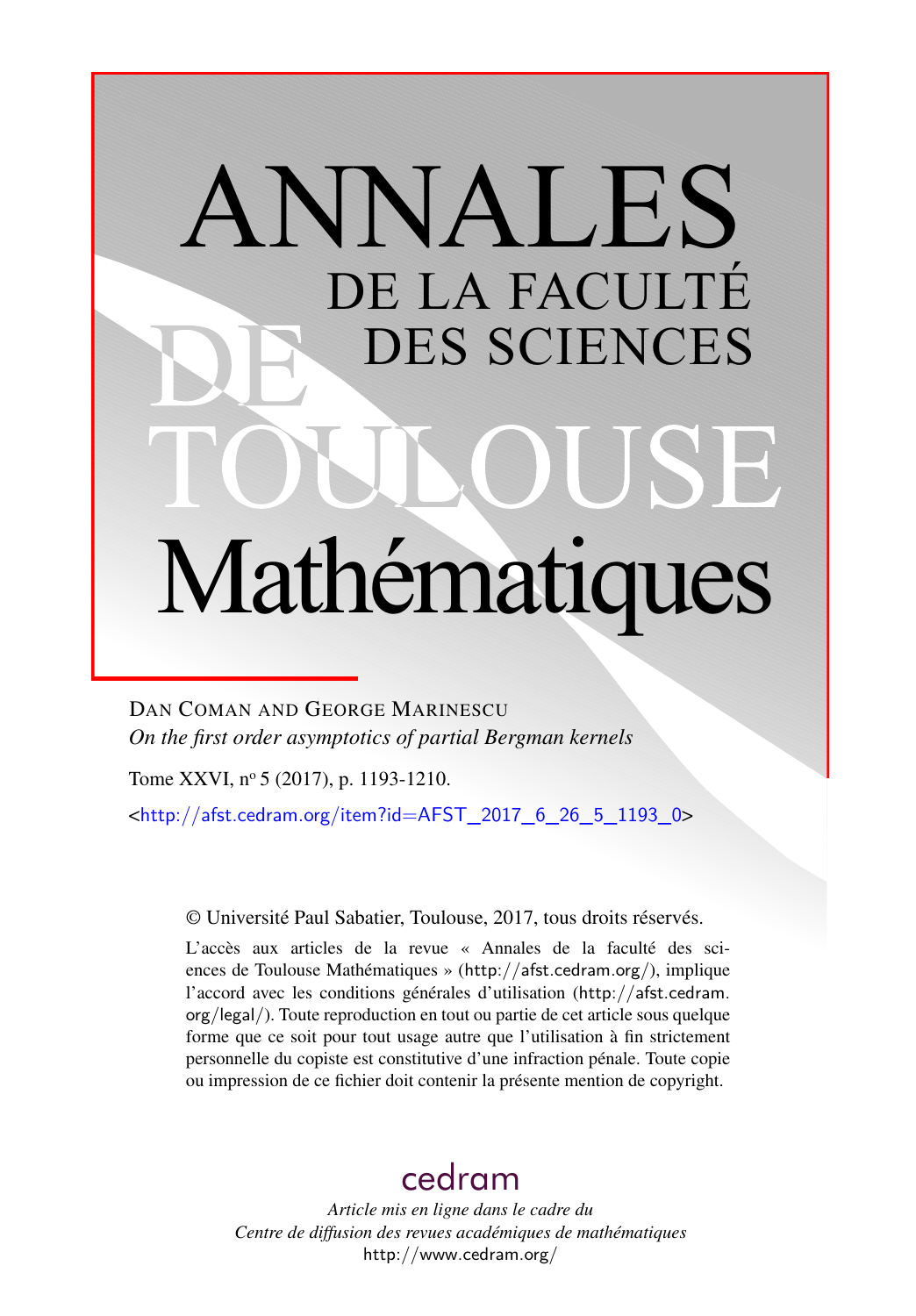DAN COMAN<sup>(1)</sup> AND GEORGE MARINESCU<sup>(2)</sup>

**ABSTRACT. —** We show that under very general assumptions the partial Bergman kernel function of sections vanishing along an analytic hypersurface has exponential decay in a neighborhood of the vanishing locus. Considering an ample line bundle, we obtain a uniform estimate of the Bergman kernel function associated to a singular metric along the hypersurface. Finally, we study the asymptotics of the partial Bergman kernel function on a given compact set and near the vanishing locus.

**RÉSUMÉ. —** Nous montrons, sous des hypothèses très générales, que le noyau de Bergman partiel des sections s'annulant sur une hypersurfaces analytique décroît exponentiellement dans un voisinage du lieu d'annulation. Pour un fibré ample, nous montrons une estimée uniforme du noyau de Bergman associé à une métrique singulière le long d'une hypersurface. Finalement nous étudions les asymptotiques du noyau de Bergman sur un compact près du lieu d'annulation.

#### **1. Introduction**

Partial Bergman kernels were recently studied in different contexts, especially Kähler geometry [\[11,](#page-17-0) [12,](#page-17-1) [13\]](#page-17-2) or random polynomials [\[2,](#page-17-3) [15\]](#page-18-0).

 $(*)$  Reçu le 3 janvier 2016, accepté le 18 août 2016.

Keywords: Bergman kernel function, singular Hermitian metric.

<sup>2010</sup> Mathematics Subject Classification: 32L10, 32A60, 32C20, 32U40, 81Q50.

<sup>(1)</sup> Department of Mathematics, Syracuse University, Syracuse, NY 13244-1150, USA — [dcoman@syr.edu](mailto:dcoman@syr.edu)

D. Coman is partially supported by the NSF Grant DMS-1300157.

<sup>(2)</sup> Universität zu Köln, Mathematisches Institut, Weyertal 86-90, 50931 Köln, Deutschland & Institute of Mathematics 'Simion Stoilow', Romanian Academy, Bucharest, Romania — [gmarines@math.uni-koeln.de](mailto:gmarines@math.uni-koeln.de)

G. Marinescu acknowledges the support of Syracuse University, where part of this paper was written.

Funded through the Institutional Strategy of the University of Cologne within the German Excellence Initiative.

Article proposé par Vincent Guedj.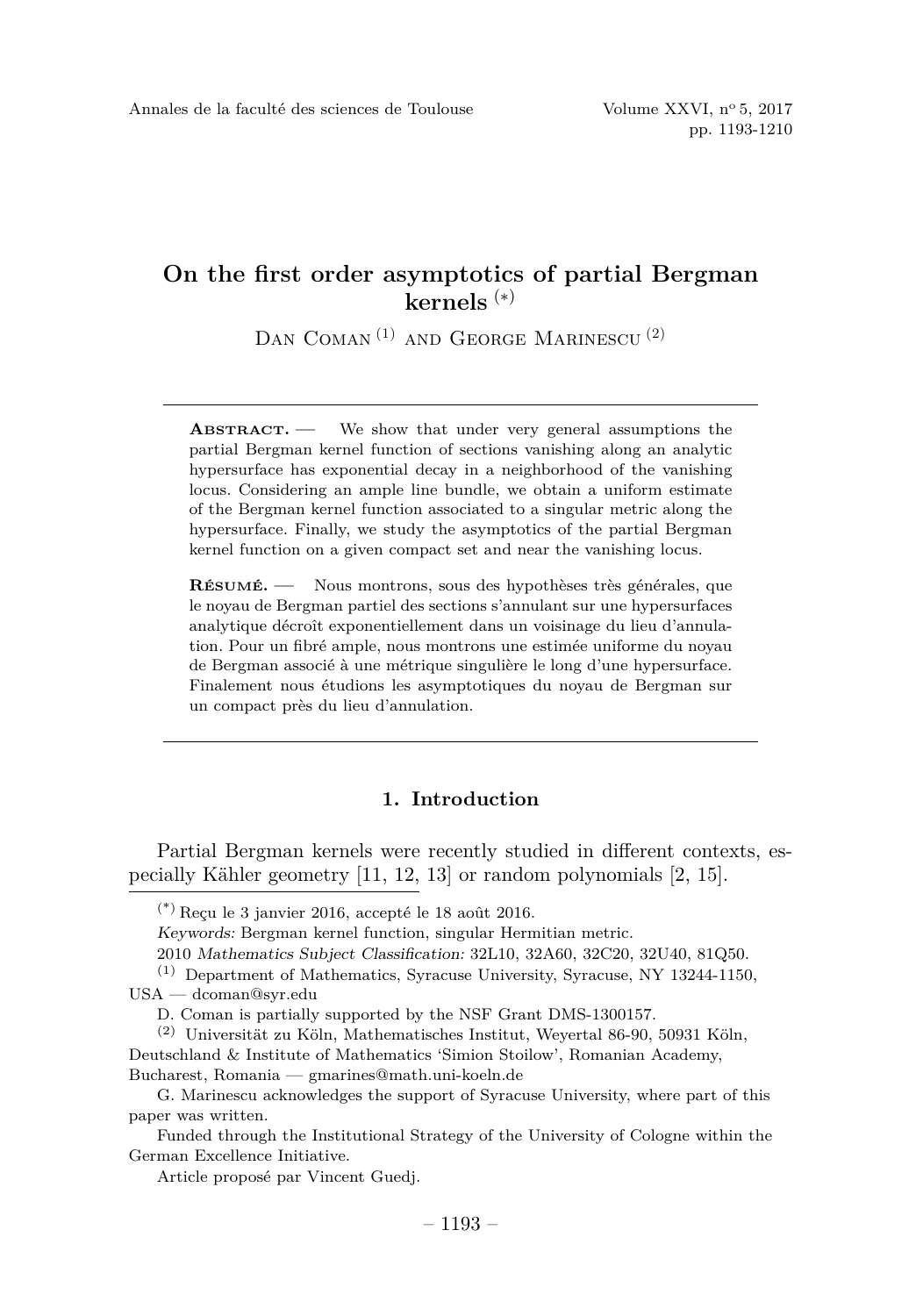Let us consider the following general setting.

- <span id="page-2-0"></span>(A)  $(X, \omega)$  is a compact Hermitian manifold of dimension *n*,  $\Sigma$  is a smooth analytic hypersurface of *X*, and  $t > 0$  is a fixed real number.
- <span id="page-2-1"></span>(B) (*L, h*) is a singular Hermitian holomorphic line bundle on *X* with singular metric *h* which has locally bounded weights.

We define the space

$$
H_0^0(X, L^p) := H^0\big(X, L^p \otimes \mathcal{O}\big(-\lfloor tp \rfloor \Sigma\big)\big) \tag{1.1}
$$

of holomorphic sections of the  $p$ -th tensor power  $L^p$  vanishing to order at least  $|tp|$  along  $\Sigma$ , where  $|x|$  denotes the integral part of  $x \in \mathbb{R}$ . Set  $d_p =$ dim  $H^0(X, L^p)$  and  $d_{0,p} = \dim H_0^0(X, L^p)$ . We introduce on  $H^0(X, L^p)$  the  $L^2$  inner product  $(\cdot, \cdot)_p$  induced by the metric  $h_p = h^{\otimes p}$  and the volume form  $\omega^n/n!$ , see [\(2.1\)](#page-6-0). This inner product is inherited by  $H_0^0(X, L^p)$ . The (full) Bergman kernel function is defined by taking an orthonormal basis  ${S_j^p : 1 \leqslant j \leqslant d_p}$  of  $(H^0(X, L^p), (\cdot, \cdot)_p)$  and setting

<span id="page-2-2"></span>
$$
P_p(x) = \sum_{j=1}^{d_p} |S_j^p(x)|_{h_p}^2, \quad |S_j^p(x)|_{h_p}^2 := \langle S_j^p(x), S_j^p(x) \rangle_{h_p}, \quad x \in X. \tag{1.2}
$$

By considering an orthonormal basis  $\{S_j^p : 1 \leq j \leq d_{0,p}\}$  of  $(H_0^0(X, L^p), (\cdot, \cdot)_p)$ , we define the *partial Bergman kernel function*  $P_{0,p}$  by

<span id="page-2-3"></span>
$$
P_{0,p}(x) = \sum_{j=1}^{d_{0,p}} |S_j^p(x)|_{h_p}^2, \ x \in X. \tag{1.3}
$$

Note that this definition is independent of the choice of basis, cf. [\(2.2\)](#page-6-1).

The asymptotics of the Bergman kernel function for a positive line bundle  $(L, h)$  [\[4,](#page-17-4) [16\]](#page-18-1), see also [\[10\]](#page-17-5) for a comprehensive study, is very important in understanding the Yau–Tian–Donaldson conjecture. On the other hand, partial Bergman kernels are useful in connection to the slope semi-stability with respect to a submanifold [\[14\]](#page-17-6). On a toric variety *X* (and for a toric  $\Sigma$ ) this study was carried out in [\[11\]](#page-17-0). In this context it is shown that the partial Bergman kernel has an asymptotic expansion, having rapid decay of order  $p^{-\infty}$  (see [§2.1](#page-6-2) for this notation) in a neighborhood  $U(\Sigma)$  of  $\Sigma$ , and giving the full Bergman kernel function to order  $p^{-\infty}$  outside the closure of  $U(\Sigma)$ . Moreover [\[11\]](#page-17-0) gives a complete distributional asymptotic expansion on *X*, whose leading term has an additional Dirac delta measure plus a dipole measure over  $\partial U(\Sigma)$ . These results were generalized in [\[13\]](#page-17-2) and [\[17\]](#page-18-2) to the case when the data in question are invariant under an  $S^1$ -action.

In general, if no symmetry is assumed, it was shown in [\[2,](#page-17-3) Theorem 4.3] that if the bundle  $L \otimes \mathscr{O}(-\Sigma)$  is ample, there exists a neighborhood  $U(\Sigma)$  of  $\Sigma$ ,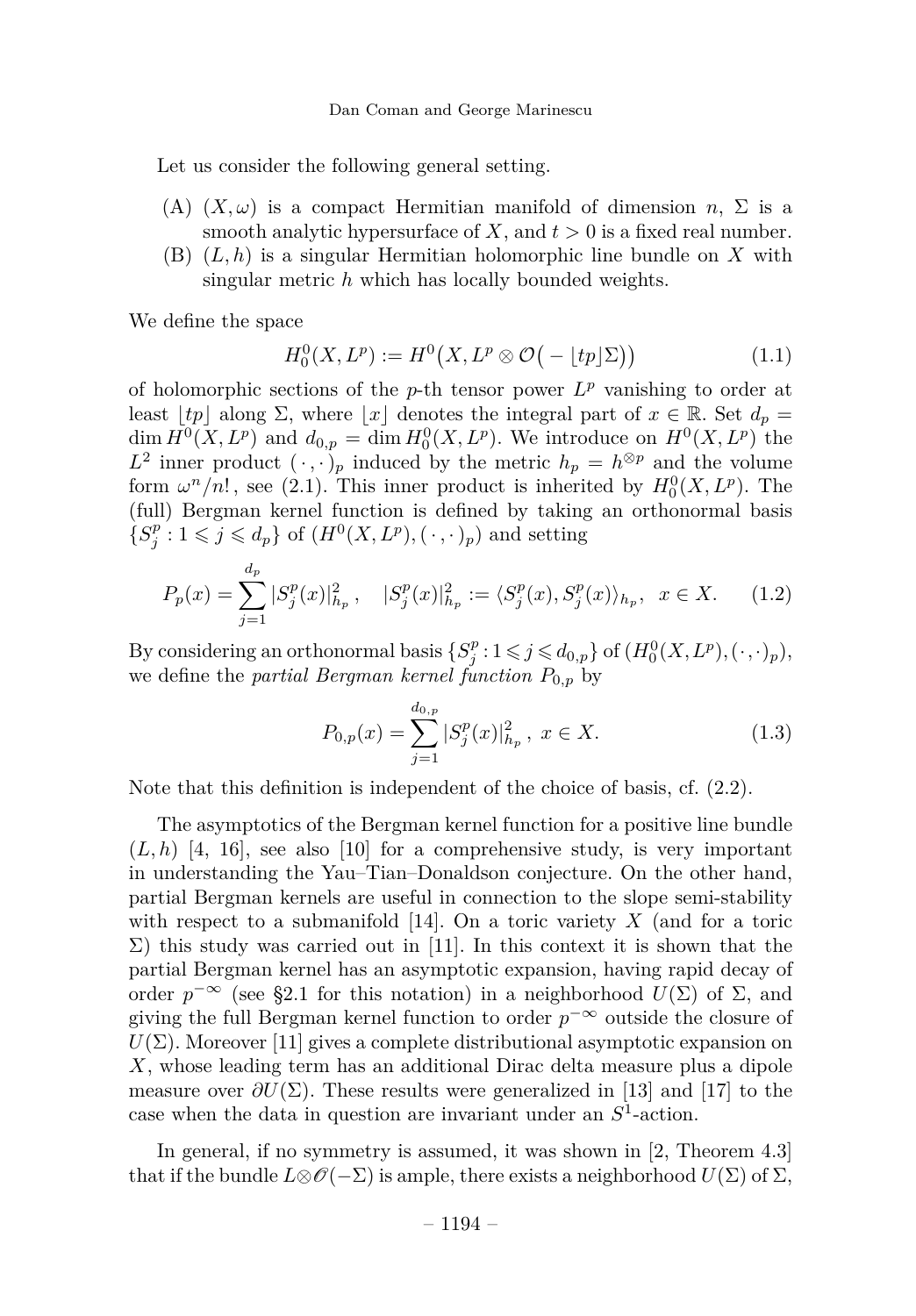such that  $P_{0,p}(x)$  has exponential decay on  $U(\Sigma)$  and  $p^{-n}P_{0,p}(x)$  converges to  $c_1(L, h)^n / \omega^n$  in  $L^1$  outside the closure of  $U(\Sigma)$ .

Our first result is that under the very general hypotheses [\(A\)](#page-2-0) and [\(B\)](#page-2-1) above (in particular, without any positivity condition), the partial Bergman kernel function decays exponentially in a neighborhood of the divisor  $\Sigma$ .

<span id="page-3-0"></span>Theorem 1.1. — *Assume that conditions* [\(A\)](#page-2-0)*–*[\(B\)](#page-2-1) *are fulfilled. Then there exist a neighborhood*  $U_t$  *of*  $\Sigma$  *and a constant*  $a \in (0,1)$  *such that*  $P_0$   $\infty$  $a^p$  *on*  $U_t$  *for*  $p > 2t^{-1}$ *. In particular*  $P_{0,p} = O(p^{-\infty})$  *as*  $p \to \infty$  *on*  $U_t$ *.* 

For more precise statements see Theorem [3.1](#page-8-0) and Corollary [3.3.](#page-9-0) Theorem [1.1](#page-3-0) can be formulated for non-compact manifolds *X* (see Theorem [3.4\)](#page-10-0), in which case the exponential decay of the partial Bergman kernel holds in a neighborhood of the intersection of  $\Sigma$  with any given compact subset of X. This includes for instance the case of classical Bergman spaces of  $L^2$ holomorphic functions on domains in  $\mathbb{C}^n$ .

An object which is closely related to the partial Bergman kernel is the Bergman kernel for a singular metric. The full asymptotic expansion on compact subsets of the regular part of the metric was established in [\[8,](#page-17-7) Theorem 1.8]. We are here concerned with asymptotics at arbitrary points with dependence on the distance to the singular set. More precisely, we will consider the following situation.

Let  $S_{\Sigma} \in H^0(X, \mathcal{O}(\Sigma))$  be a canonical holomorphic section of the line bundle  $\mathcal{O}(\Sigma)$ , vanishing to first order on  $\Sigma$ . We fix a smooth Hermitian metric  $h_{\Sigma}$  on  $\mathcal{O}(\Sigma)$  such that

<span id="page-3-3"></span>
$$
\varrho := \log \left| S_{\Sigma} \right|_{h_{\Sigma}} < 0 \text{ on } X. \tag{1.4}
$$

We consider a function  $\xi : X \to \mathbb{R} \cup \{-\infty\}$ , smooth on  $X \setminus \Sigma$ , such that  $\xi = t\rho$  in a neighborhood *U* of  $\Sigma$ . Let dist( $\cdot$ ,  $\cdot$ ) be the distance on *X* induced by  $\omega$ . Our main result is the following:

<span id="page-3-1"></span>THEOREM 1.2. — Let  $(X, \omega)$ ,  $(L, h)$ ,  $\Sigma$  be as in  $(A)$ – $(B)$ *, and assume*  $\omega$ *is Kähler and h is smooth. Consider the singular Hermitian metric*  $\widetilde{h} = he^{-2\xi}$ *on L and assume that*  $c_1(L, \tilde{h}) \geq \varepsilon \omega$  *for some constant*  $\varepsilon > 0$ *. Let*  $\tilde{P}_p$  *be the Bergman kernel function of*  $H_{(2)}^0(X, L^p, \tilde{h}_p, \omega^n/n!)$ *, where*  $\tilde{h}_p := \tilde{h}^{\otimes p}$ *. Then there exists a constant*  $C > 1$  *such that for every*  $x \in X \setminus \Sigma$  *and every*  $p \in \mathbb{N}$ *with*  $p \text{ dist}(x, \Sigma)^{8/3} > C$  *we have* 

<span id="page-3-2"></span>
$$
\left| \frac{\widetilde{P}_p(x)}{p^n} \frac{\omega_x^n}{c_1(L, \widetilde{h})_x^n} - 1 \right| \leqslant C p^{-1/8} \,. \tag{1.5}
$$

Theorem [1.2](#page-3-1) can be interpreted in two ways. First, if *x* runs in a compact set  $K \subset X \setminus \Sigma$ , we have a concrete bound  $p_0 = C \text{ dist}(K, \Sigma)^{-8/3}$  such that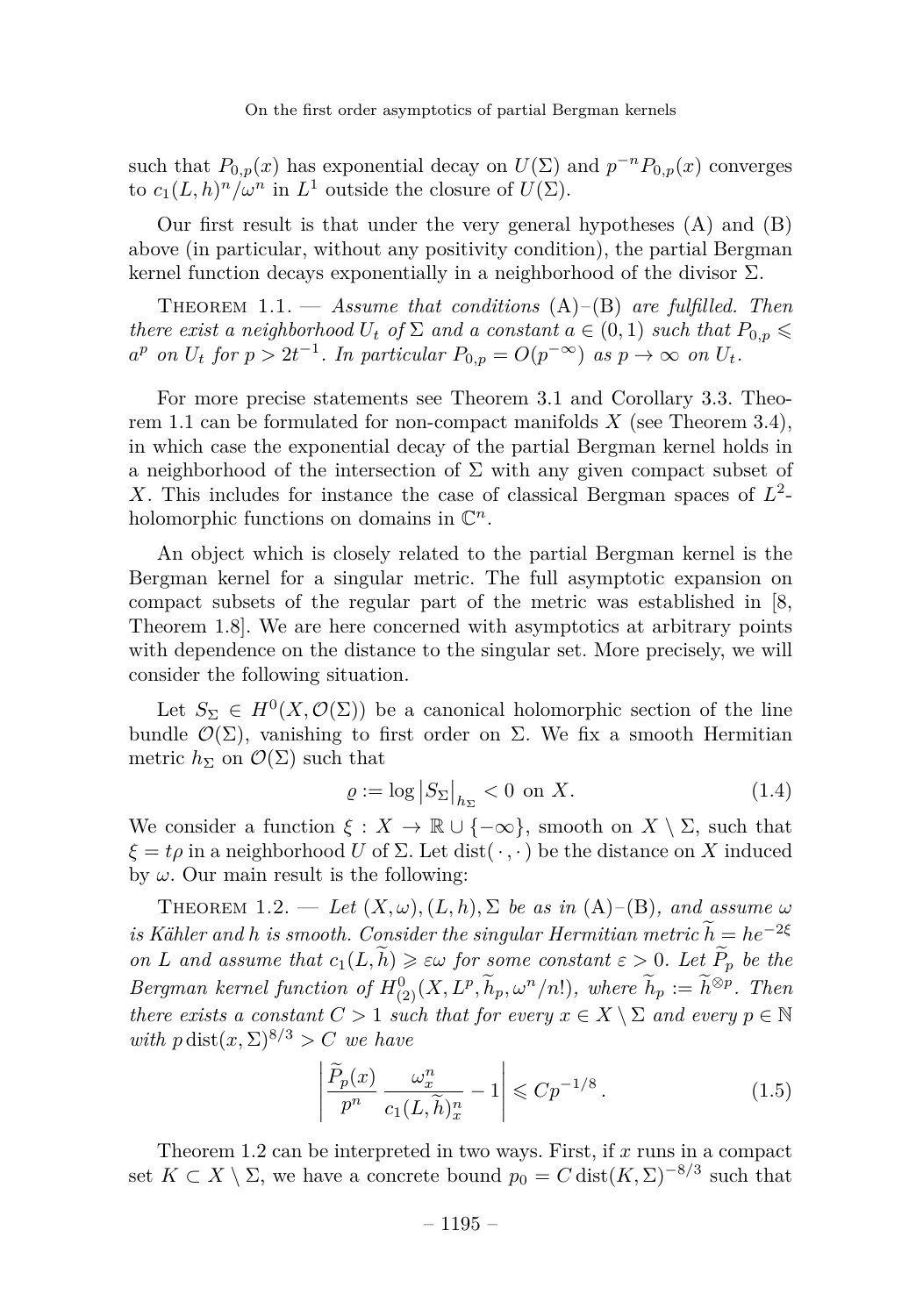for  $p > p_0$  the estimate [\(1.5\)](#page-3-2) holds. By [\[8,](#page-17-7) Theorem 1.8] we have  $P_p(x) = \sum_{r=0}^{\infty} \mathbf{b}_r(x)p^{n-r} + O(p^{-\infty})$  as  $p \to \infty$  locally uniformly on  $X \setminus \Sigma$ . Hence, there exists  $p_0(K) \in \mathbb{N}$  and  $C_K$  such that for  $p > p_0(K)$  we have

<span id="page-4-4"></span>
$$
\left|\frac{\widetilde{P}_p(x)}{p^n}\,\frac{\omega^n_x}{c_1(L,\widetilde{h})_{x}^n}-1\right|\leqslant C_Kp^{-1}\ \, \text{on}\,\,K.
$$

However,  $p_0(K)$  is not easy to determine.

We can also recast Theorem [1.2](#page-3-1) as a uniform estimate in *p* for the singular Bergman kernel on compact sets of  $X \setminus \Sigma$  whose distance to  $\Sigma$  decreases as *p*<sup>-3/8</sup>. Indeed, set *K<sub>p</sub>* = {*x* ∈ *X* : dist(*x*, Σ) ≥ (*C/p*)<sup>3/8</sup>}. Then [\(1.5\)](#page-3-2) holds on  $K_p$  for every  $p$ .

We consider now the global behavior of the partial Bergman kernel. Given a compact set  $K \subset X \setminus \Sigma$  we set

$$
t_0(K) := \sup \left\{ t > 0 : \exists \ \eta \in \mathscr{C}^{\infty}(X, [0, 1]), \text{ supp } \eta \subset X \setminus K, \ \eta = 1 \text{ near } \Sigma, \right\}
$$
  
and  $c_1(L, h) + t \, dd^c(\eta \varrho)$  is a Kähler current on  $X \left\}$ . (1.6)

A consequence of Theorems [1.1](#page-3-0) and [1.2](#page-3-1) is the following result about the asymptotics of the partial Bergman kernel:

<span id="page-4-2"></span>THEOREM 1.3. — Let  $(X, \omega)$ ,  $(L, h)$ ,  $\Sigma$  be as in  $(A)$ – $(B)$ *, and assume*  $\omega$  *is Kähler, h is smooth, and*  $c_1(L, h) \geq \varepsilon \omega$  *for some constant*  $\varepsilon > 0$ *. Let*  $K \subset X \setminus \Sigma$  *be a compact set and let*  $t \in (0, t_0(K))$ *. Then there exist constants*  $C > 1$ ,  $M > 1$  *and a neighborhood*  $U_t$  *of*  $\Sigma$ *, all depending on t, such that for*  $x \in U_t$  *we have* 

$$
Me^{t\varrho(x)} < 1 \quad \text{and} \quad P_{0,p}(x) \le (Me^{t\varrho(x)})^p \quad \text{for} \ p > 2/t,\tag{1.7}
$$

$$
P_{0,p}(x) \geqslant \frac{p^n}{C} \exp(2tp\varrho(x)) \quad \text{for } p \operatorname{dist}(x, \Sigma)^{8/3} > C,\tag{1.8}
$$

where the function  $\rho$  is defined in  $(1.4)$ . Moreover, we have uniformly on  $K$ .

<span id="page-4-3"></span><span id="page-4-1"></span><span id="page-4-0"></span>
$$
P_{0,p}(x) = P_p(x) + O(p^{-\infty}), \ \ p \to \infty,
$$
\n(1.9)

*and in particular,*

<span id="page-4-5"></span>
$$
P_{0,p}(x) = \mathbf{b}_0(x)p^n + \mathbf{b}_1(x)p^{n-1} + O(p^{n-2}), \ p \to \infty,
$$
 (1.10)

*where*

<span id="page-4-6"></span>
$$
\mathbf{b}_0 = \frac{c_1(L, h)^n}{\omega^n}, \ \mathbf{b}_1 = \frac{\mathbf{b}_0}{8\pi} (r^X - 2\Delta \log \mathbf{b}_0), \tag{1.11}
$$

and  $r^X$ ,  $\Delta$ , are the scalar curvature, respectively the Laplacian, of the Rie*mannian metric associated to*  $c_1(L, h)$ *.*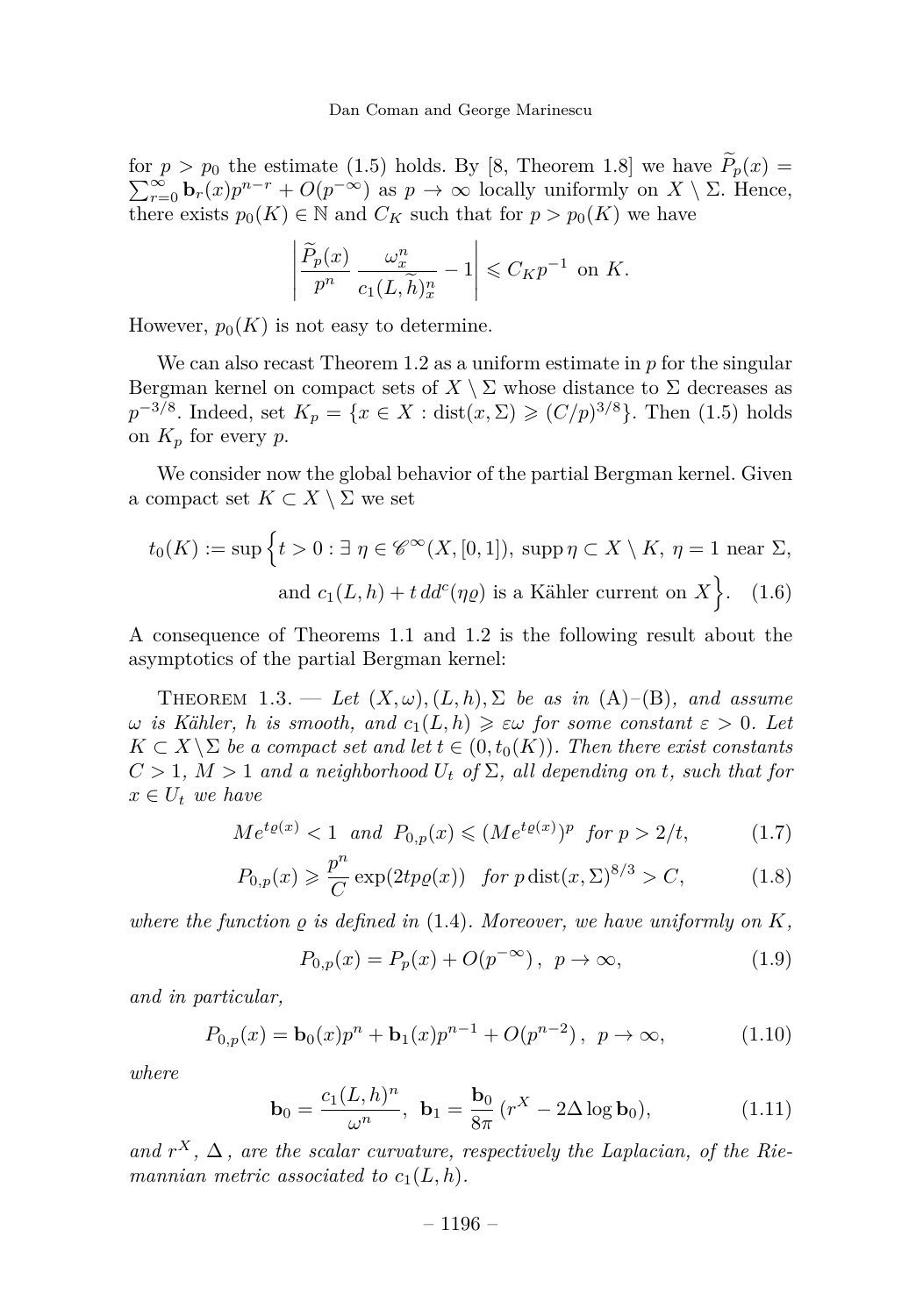Hence,  $(1.7)$  and  $(1.8)$  show that on  $U_t$  the exponential decay estimate for the partial Bergman kernel function is sharp. Moreover, on *K* the partial Bergman kernel function has the same asymptotics as the full Bergman kernel function up to order  $O(p^{-\infty})$ . This was established in [\[13,](#page-17-2) Theorem 1.1] under the additional assumption that there is an  $S<sup>1</sup>$ -action in a neighborhood of Σ. Our method is to estimate the partial Bergman kernel  $P_{0,p}$  by above and below with the full Bergman kernel  $P_p$  and the singular Bergman kernel  $\widetilde{P}_p$ . On the set where the singular metric  $\widetilde{h}$  equals *h*, the kernels  $\widetilde{P}_p$  and  $P_p$ differ by  $O(p^{-\infty})$ . This is shown in Theorem [5.1,](#page-16-0) which gives a general localization result for singular Bergman kernels. Theorem [5.1](#page-16-0) is a straightforward consequence of [\[8\]](#page-17-7).

However, in Theorem [1.3](#page-4-2) we do not necessarily obtain a *partition* of the manifold  $X$  in two sets, one with exponential decay  $(1.7)$  and one with "full asymptotics" [\(1.9\)](#page-4-3), since in general  $U_t \cup K \neq X$ . In [\[2,](#page-17-3) [13,](#page-17-2) [11,](#page-17-0) [17\]](#page-18-2) a partition with two different regimes was exhibited under further hypotheses. The approach introduced by Berman [\[2,](#page-17-3) Section 4.1] was to consider the equilibrium metric (or extremal envelope)  $h_t$  of  $h$  with poles along  $\Sigma$  (see also [\[13\]](#page-17-2)). The metric  $h_t$  exists for *t* sufficiently small thanks to the positivity of  $(L, h)$ . The local plurisubharmonic (psh) potentials of *h<sup>t</sup>* have Lelong number *t* along Σ. It is shown in [\[13,](#page-17-2) Proposition 2.13] that the partial Bergman kernel function  $P_{0,p}$  has exponential decay in the forbidden region  $\{h_t > h\}$  which is a neighborhood of  $\Sigma$ . Moreover, under additional symmetry assumptions, it is shown in [\[13,](#page-17-2) Theorem 1.1] that  $P_{0,p}$  is essentially equal to the full Bergman kernel outside the forbidden region.

In Theorem [1.1](#page-3-0) we show that exponential decay holds near  $\Sigma$  with no assumption on the positivity of  $(L, h)$ . Without positivity assumptions the equilibrium metric might not exist, but we give here a proof in the general case based only on the sub-average inequality for holomorphic functions.

Our approach in Theorem [1.3](#page-4-2) differs from the envelope approach above in that we first fix a compact K disjoint from  $\Sigma$  and then construct an interval of small  $t > 0$  for which the corresponding partial Bergman kernel  $P_{0,p}$  decays exponentially near  $\Sigma$  and is essentially equal to the full Bergman kernel on *K*.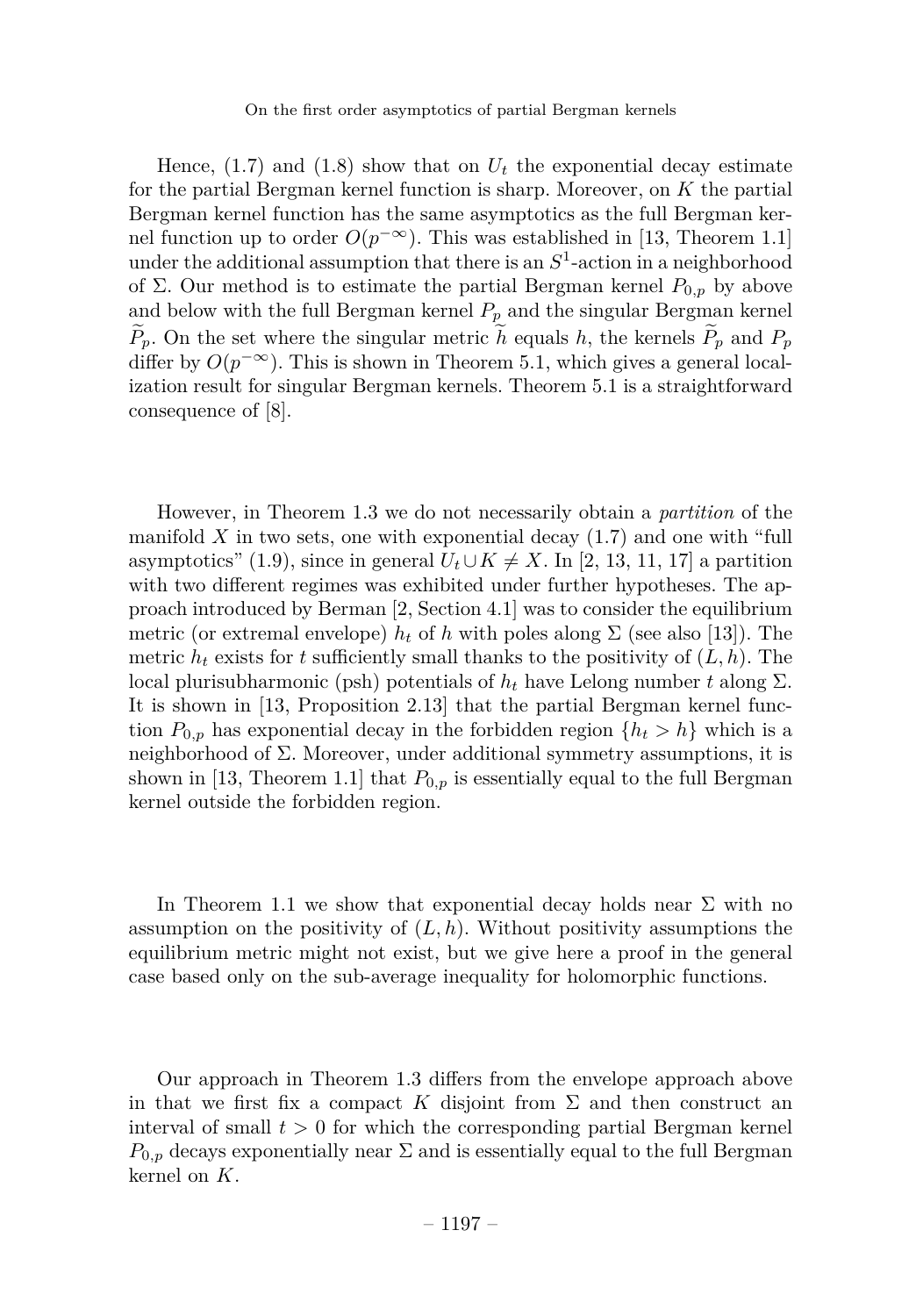Dan Coman and George Marinescu

#### **2. Preliminaries**

#### <span id="page-6-2"></span>**2.1. Bergman kernel function**

Let  $(L, h)$  be a singular Hermitian holomorphic line bundle over a compact Hermitian manifold  $(X, \omega)$ . We denote by  $H^0(X, L^p)$  the space of holomorphic sections of  $L^p := L^{\otimes p}$ .

Let  $H^0_{(2)}(X, L^p) = H^0_{(2)}(X, L^p, h_p, \omega^n/n!)$  be the Bergman space of  $L^2$ holomorphic sections of  $L^p$  relative to the metric  $h_p := h^{\otimes p}$  induced by *h* and the volume form  $\omega^n/n!$  on X, endowed with the inner product

<span id="page-6-0"></span>
$$
(S, S')_p := \int_X \langle S, S' \rangle_{h_p} \frac{\omega^n}{n!}, \quad S, S' \in H^0_{(2)}(X, L^p). \tag{2.1}
$$

Set  $||S||_p^2 = (S, S)_p$ ,  $d_p = \dim H_{(2)}^0(X, L^p)$ . If *h* has locally bounded weights (e.g. *h* is smooth) we have of course  $H_{(2)}^{0}(X, L^{p}) = H^{0}(X, L^{p})$ . We have the following variational characterization of the partial Bergman kernel

<span id="page-6-1"></span>
$$
P_{0,p}(x) = \max\left\{ |S(x)|_{h_p}^2 : S \in H_0^0(X, L^p), ||S||_p = 1 \right\},\tag{2.2}
$$

and similar characterizations hold for the full and singular Bergman kernel functions  $P_p$  and  $\tilde{P}_p$ .

Throughout the paper we also use the following terminology. For a sequence of continuous functions  $f_p$  on a manifold *M* we write  $f_p = O(p^{-\infty})$ if for every compact subset  $K \subset M$  and any  $\ell \in \mathbb{N}$  there exists  $C_{K,\ell} > 0$ such that for all  $p \in \mathbb{N}$  we have  $||f_p||_K \leq C_{K,\ell} p^{-\ell}$ .

#### <span id="page-6-3"></span>**2.2. Geometric set-up**

We prepare here the geometric set-up needed for the proofs of our results, by constructing a special neighborhood *W* of Σ.

Let  $(X, \omega)$  be a compact Hermitian manifold of dimension *n*. Let  $(U, z)$ ,  $z = (z_1, \ldots, z_n)$ , be local coordinates centered at a point  $x \in X$ . For  $r > 0$ and  $y \in U$  we denote by

$$
\Delta^{n}(y,r) = \{ z \in U : |z_j - y_j| \leq r, \ j = 1, \dots, n \}
$$

the (closed) polydisk of polyradius  $(r, \ldots, r)$  centered at *y*. If  $\omega$  is a Kähler form, the coordinates  $(U, z)$  are called Kähler at  $y \in U$  if

$$
\omega_z = \frac{i}{2} \sum_{j=1}^n dz_j \wedge d\overline{z}_j + O(|z - y|^2) \text{ on } U.
$$

 $-1198-$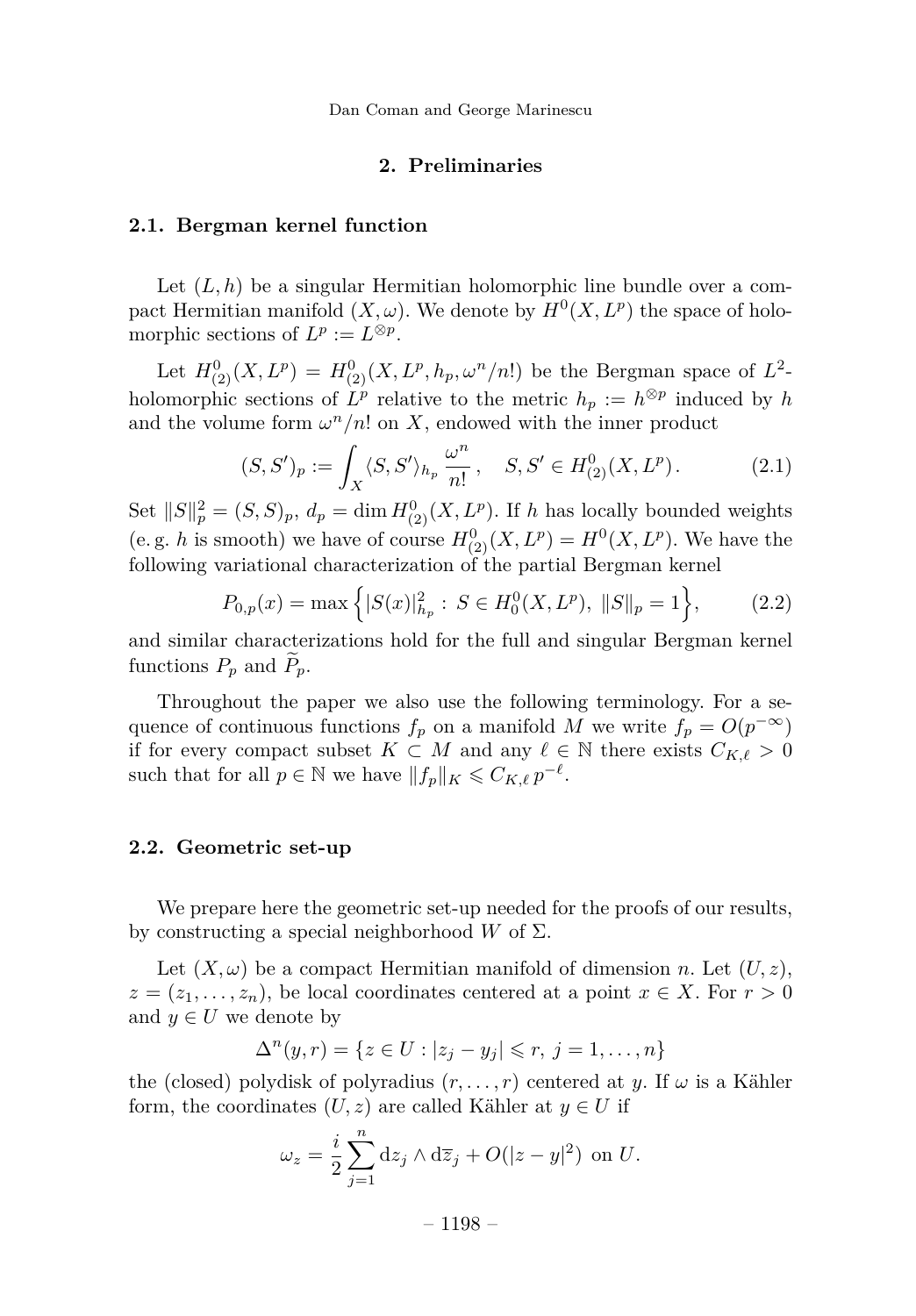Since  $\Sigma$  is compact, we can find an open cover  $\mathcal{W} = \{W_j\}_{1 \leq j \leq N}$  of  $\Sigma$ , where  $W_i$  are Stein contractible coordinate neighborhoods centered at points  $y_j \in \Sigma$ , such that

<span id="page-7-1"></span>
$$
\Delta^{n}(y_{j}, 2) \subset W_{j}, \ \Sigma \subset W := \bigcup_{j=1}^{N} \Delta^{n}(y_{j}, 1),
$$
  
\n
$$
\Sigma \cap W_{j} = \{ z \in W_{j} : z_{1} = 0 \}, \quad \text{for } j = 1... , N ,
$$
\n(2.3)

<span id="page-7-0"></span>where  $z = (z_1, \ldots, z_n)$  are the coordinates on  $W_i$ . Moreover, if  $\omega$  is a Kähler form, we may also ensure that

$$
\forall x \in \Delta^n(y_j, 1), \exists z = z(x) \text{ coordinates on } \Delta^n(y_j, 2)
$$
  
centered at x and Kähler at x. (2.4)

As in [\[5,](#page-17-8) §2.5, Lemma 2.7] one can easily prove the following:

LEMMA 2.1. — Let  $(X, \omega)$ ,  $(L, h)$ ,  $\Sigma$ ,  $\widetilde{h}$  be as in Theorem [1.2,](#page-3-1) and let  $\mathcal{W} =$  ${W_i}_{1 \leq i \leq N}$  *be an open cover of*  $\Sigma$  *verifying* [\(2.3\)](#page-7-0) *and* [\(2.4\)](#page-7-1)*. There exist constants*  $C_1 > 1$ ,  $C_2 > 0$  *and*  $r_1 > 0$  *with the following property: if*  $j \in$  $\{1, \ldots, N\}$ ,  $x \in \Delta^n(y_j, 1)$  and  $z = z(x)$  are the coordinates on  $\Delta^n(y_j, 2)$ *given by* [\(2.4\)](#page-7-1)*, then:*

<span id="page-7-3"></span>(1)  $\Delta_z^n(x, r_1) \in \Delta^n(y_j, 2)$  *and for*  $r \le r_1$  *we have*  $n! \, dm \leq (1 + C_1 r^2) \omega^n, \quad \omega^n \leq (1 + C_1 r^2) n! \, dm \quad on \ \Delta_z^n(x, r),$  (2.5)

*where*  $dm = dm(z)$  *is the Euclidean volume and*  $\Delta_z^n(x, \cdot)$  *is the open polydisk relative to the coordinates z.*

 $(2)$   $(L, \tilde{h})$  *has a weight*  $\varphi_x$  *on*  $W_i$  *with* 

<span id="page-7-2"></span>
$$
\varphi_x = t \log |f| + \psi_x, \quad \psi_x \in \mathscr{C}^{\infty}(W_j),
$$
  

$$
\psi_x(z) = \text{Re}\, F_x(z) + \psi'_x(z) + \widetilde{\psi}_x(z) \quad on \ \Delta^n(y_j, 2), \tag{2.6}
$$

*where f is a defining function for*  $\Sigma \cap W_j$ ,  $F_x(z)$  *is a holomorphic polynomial of degree*  $\leqslant 2$  *in z*,  $\psi'_x(z) = \sum_{\ell=1}^n \lambda_\ell |z_\ell|^2$ ,  $\lambda_\ell = \lambda_\ell(x)$ , *and*

<span id="page-7-4"></span>
$$
|\widetilde{\psi}_x(z)| \leqslant C_2 |z|^3 \,, \quad z \in \Delta_z^n(x, r_1) \,. \tag{2.7}
$$

#### **3. Exponential decay**

We prove here Theorem [1.1.](#page-3-0) Let  $W = \{W_i\}_{1 \leq i \leq N}$  be the cover of  $\Sigma$  and  $W \supset \Sigma$  be the neighborhood of  $\Sigma$  constructed in Section [2.2](#page-6-3) (see [\(2.3\)](#page-7-0)). For a function  $\varphi \in L^{\infty}_{loc}(W_j)$  set

$$
\|\varphi\|_{\infty, W_j} = \sup \left\{ |\varphi(w)| : w \in \Delta^n(y_j, 2) \right\}.
$$

 $-1199-$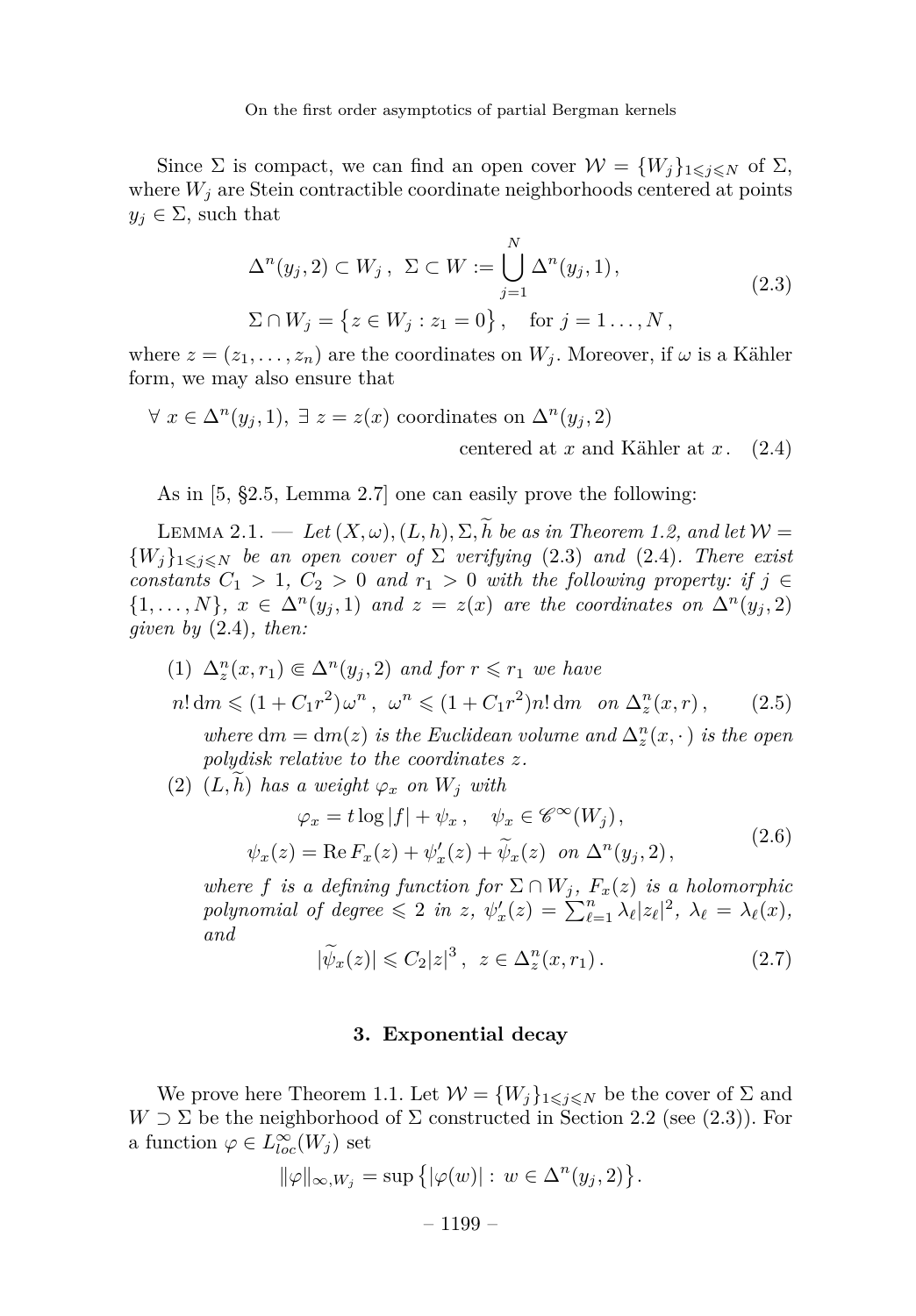Let  $(L, h)$  be a singular Hermitian holomorphic line bundle on X, where the metric *h* has locally bounded weights. Since  $L|_{W_j}$  is trivial, we fix a holomorphic frame  $e_j$  of  $L|_{W_j}$ , and denote by  $\varphi_j$  the corresponding weight of *h* on  $W_j$ , i.e.  $|e_j|_h = e^{-\varphi_j}$ . Set

<span id="page-8-1"></span>
$$
||h||_{\infty} = ||h||_{\infty, \mathcal{W}} := \max\{1, ||\varphi_j||_{\infty, W_j} : 1 \leq j \leq N\},
$$
 (3.1)

and let  $\rho$  be the function defined in  $(1.4)$ .

<span id="page-8-0"></span>Theorem 3.1. — *In the setting of Theorem [1.1,](#page-3-0) there exists a constant*  $A \geq 1$  *depending only on*  $\rho$  *and*  $W$  *such that for any*  $S \in H_0^0(X, L^p)$ ,  $x \in W$ , *and*  $p \geq 1$ *, we have* 

$$
|S(x)|_{h_p}^2 \leqslant (A e^{\rho(x)})^{2\lfloor tp \rfloor} e^{4p\|h\|_\infty} \|S\|_p^2.
$$

*Therefore, for every*  $x \in W$  *and*  $p \ge 1$ *,* 

$$
P_{0,p}(x) \leq (Ae^{\rho(x)})^{2\lfloor tp \rfloor} e^{4p||h||_{\infty}}.
$$

For the proof we need the following elementary lemma.

<span id="page-8-2"></span>LEMMA 3.2. — *If*  $k \ge 0$  *and*  $f \in \mathcal{O}(\Delta(0,2))$ *, where*  $\Delta(0,2) \subset \mathbb{C}$  *is the closed disk centered at* 0 *and of radius* 2*, then*

$$
\int_{\Delta(0,2)} |f(\zeta)|^2 \, dm(\zeta) \leqslant \frac{k+1}{2^{2k}} \int_{\Delta(0,2)} |\zeta|^{2k} |f(\zeta)|^2 \, dm(\zeta) \, .
$$

*Proof.* — Consider the power expansion  $f(\zeta) = \sum_{j=0}^{\infty} a_j \zeta^j$  of *f* in  $\Delta(0, 2)$ . Integrating in polar coordinates we obtain

$$
\int_{\Delta(0,2)} |f(\zeta)|^2 \, dm(\zeta) = 2\pi \sum_{j=0}^{\infty} |a_j|^2 \int_0^2 r^{2j+1} \, dr = 2\pi \sum_{j=0}^{\infty} \frac{2^{2j+2}}{2j+2} |a_j|^2.
$$

On the other hand,  $\zeta^k f(\zeta) = \sum_{j=k}^{\infty} a_{j-k} \zeta^j$ , so

$$
\int_{\Delta(0,2)} |\zeta|^{2k} |f(\zeta)|^2 dm(\zeta)
$$
\n
$$
= 2\pi \sum_{j=k}^{\infty} \frac{2^{2j+2}}{2j+2} |a_{j-k}|^2 = 2\pi \sum_{j=0}^{\infty} \frac{2^{2j+2+2k}}{2j+2+2k} |a_j|^2
$$
\n
$$
\geq \frac{2^{2k}}{k+1} 2\pi \sum_{j=0}^{\infty} \frac{2^{2j+2}}{2j+2} |a_j|^2 = \frac{2^{2k}}{k+1} \int_{\Delta(0,2)} |f(\zeta)|^2 dm(\zeta) . \quad \Box
$$

*Proof of Theorem [3.1.](#page-8-0)* — Let  $x \in W$ . Fix  $j \in \{1, ..., N\}$  such that  $x \in$  $\Delta^{n}(y_{j}, 1)$  and let  $e_{j}$  be the local frame of  $L|_{W_{j}}$  and  $\varphi_{j}$  be the corresponding weight of *h* as considered in [\(3.1\)](#page-8-1). Let  $S \in H_0^0(X, L^p)$ . On  $W_j$  we write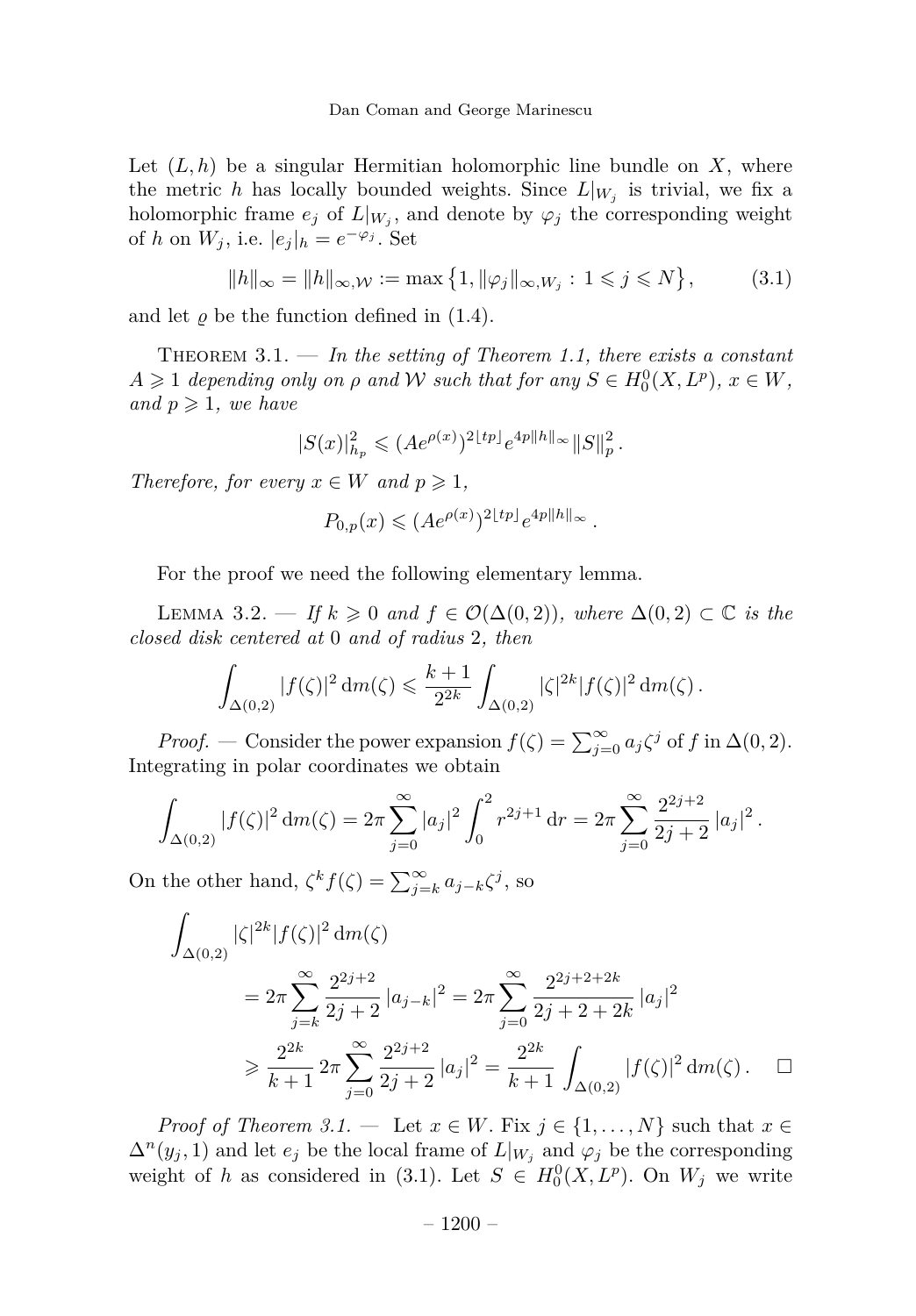$S = s e_j^{\otimes p}$ , with  $s \in \mathcal{O}(W_j)$ . Then we have  $s(z) = z_1^{\lfloor tp \rfloor} \tilde{s}(z)$ , with  $\tilde{s} \in \mathcal{O}(W_j)$ . Using the sub-averaging inequality we get

$$
|S(x)|_{h_p}^2 = |x_1|^{2\lfloor tp \rfloor} |\tilde{s}(x)|^2 e^{-2p\varphi_j(x)} \n\leq |x_1|^{2\lfloor tp \rfloor} e^{-2p\varphi_j(x)} \frac{1}{\pi^n} \int_{\Delta^n(x,1)} |\tilde{s}(z)|^2 dm(z) \n\leq |x_1|^{2\lfloor tp \rfloor} e^{-2p\varphi_j(x)} \int_{\Delta^n(0,2)} |\tilde{s}(z)|^2 dm(z).
$$
\n(3.2)

<span id="page-9-1"></span>Applying Fubini's theorem for the splitting  $z = (z_1, z')$  and Lemma [3.2](#page-8-2) for the variable  $z_1$ , we obtain

<span id="page-9-2"></span>
$$
\int_{\Delta^n(0,2)} |\tilde{s}(z)|^2 dm(z) = \int_{\Delta^{n-1}(0,2)} \int_{\Delta(0,2)} |\tilde{s}(z_1, z')|^2 dm(z_1) dm(z')
$$
  
\n
$$
\leq \frac{\lfloor tp \rfloor + 1}{2^{2\lfloor tp \rfloor}} \int_{\Delta^n(0,2)} |z_1|^{2\lfloor tp \rfloor} |\tilde{s}(z)|^2 dm(z)
$$
  
\n
$$
\leq C \exp\left(2p \sup_{\Delta^n(0,2)} \varphi_j\right) \int_{\Delta^n(0,2)} |s(z)|^2 e^{-2p\varphi_j(z)} \frac{\omega^n}{n!},
$$
\n(3.3)

where  $C = C(\mathcal{W}) \geq 1$  is chosen such that  $dm(z) \leq C\omega^n/n!$  on each  $\Delta^n(y_i, 2)$ in the local coordinates of  $W_j$ , for  $j = 1, \ldots, N$ . Combining [\(3.2\)](#page-9-1) and [\(3.3\)](#page-9-2) we get

<span id="page-9-3"></span>
$$
|S(x)|_{h_p}^2 \leq C |x_1|^{2\lfloor tp \rfloor} \exp\left(2p \sup_{\Delta^n(0,2)} \varphi_j - 2p\varphi_j(x)\right) \|S\|_p^2. \tag{3.4}
$$

Note that there exists a constant  $A' = A'(\rho, W) > 1$  such that

<span id="page-9-4"></span>
$$
|x_1| \leqslant A'e^{\rho(x)}, \ x \in W. \tag{3.5}
$$

Set  $A = A'C$ . The estimates [\(3.4\)](#page-9-3) and [\(3.5\)](#page-9-4) yield

$$
|S(x)|_{h_p}^2 \leq (C|x_1|)^{2\lfloor tp \rfloor} e^{4p\|h\|_\infty} \|S\|_p^2 \leq (Ae^{\rho(x)})^{2\lfloor tp \rfloor} e^{4p\|h\|_\infty} \|S\|_p^2.
$$

Taking into account  $(2.2)$  we immediately obtain the conclusion.  $\Box$ 

<span id="page-9-0"></span>Corollary 3.3. — *In the setting of Theorem [3.1](#page-8-0) we let*

<span id="page-9-5"></span>
$$
U_t := \left\{ x \in W : (Ae^{\rho(x)})^t e^{4||h||_{\infty}} < 1 \right\}.
$$
 (3.6)

*Then for any*  $x \in U_t$  *and*  $p > 2t^{-1}$  *we have* 

<span id="page-9-6"></span>
$$
P_{0,p}(x) \leqslant \left[ (A e^{\rho(x)})^t e^{4||h||_{\infty}} \right]^p. \tag{3.7}
$$

*In particular*  $P_{0,p} = O(p^{-\infty})$  *as*  $p \to \infty$  *on*  $U_t$ *.* 

– 1201 –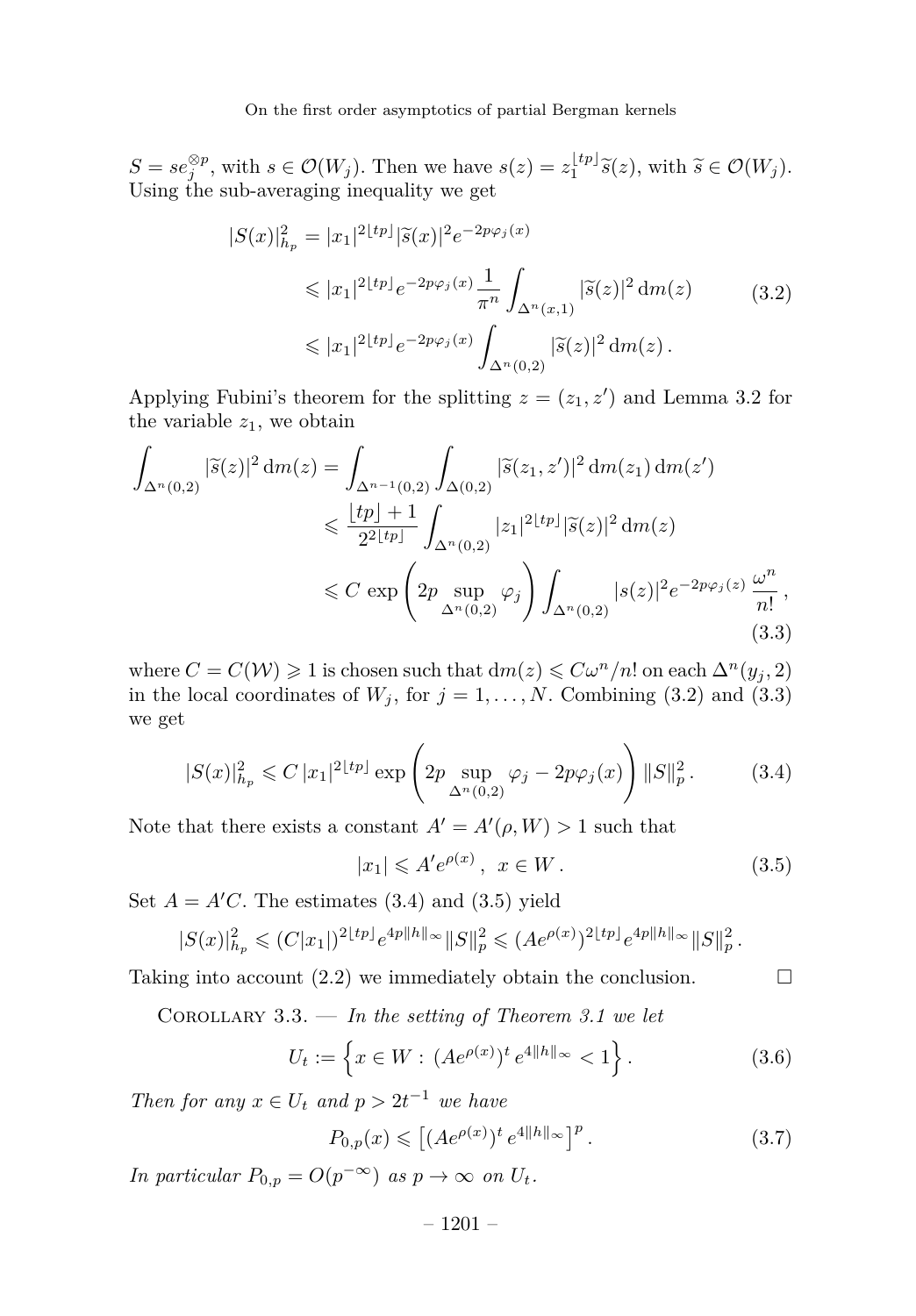*Proof.* — This follows immediately from Theorem [3.1,](#page-8-0) since  $Ae^{\rho(x)} < 1$  $\text{for } x \in U_t, \text{ and } 2|tp| > 2tp - 2 > tp \text{ for } p > 2/t.$ 

We conclude this section by giving a version of Theorem [3.1](#page-8-0) in the case when *X* is not compact. Let  $(X, \omega)$  be a Hermitian manifold of dimension *n*,  $\Sigma$  be a smooth analytic hypersurface of *X*,  $t > 0$  a fixed real number, and (*L, h*) a singular Hermitian holomorphic line bundle on *X* with singular metric *h* which has locally bounded weights.

As in the case of a compact manifold *X*, we introduce the Bergman space  $H_{(2)}^{0}(X, L^{p}) = H_{(2)}^{0}(X, L^{p}, h_{p}, \omega^{n}/n!)$  of  $L^{2}$ -holomorphic sections of  $L^p$  relative to the metric  $h_p$  induced by *h* and the volume form  $\omega^n/n!$  on *X*, endowed with the inner product [\(2.1\)](#page-6-0). Let  $H^0_{(2),0}(X, L^p) \subset H^0_{(2)}(X, L^p)$  be the Bergman space of  $L^2$ -holomorphic sections of  $L^p$  vanishing to order at least  $|tp|$  along  $\Sigma$ ,

$$
H^0_{(2),0}(X,L^p):=H^0_{(2)}(X,L^p\otimes\mathcal{O}\big(-\lfloor tp\rfloor\Sigma\big)\big).
$$

The spaces  $H^0_{(2)}(X, L^p)$  and  $H^0_{(2),0}(X, L^p)$  are not necessarily finite dimensional but their Bergman kernel functions  $P_p$  and  $P_{0,p}$  can be defined as in  $(1.2)$ ,  $(1.3)$ , by means of at most countable orthonormal bases, see [\[6,](#page-17-9) Lemma 3.1].

We fix a compact set  $E \subset X$  and consider an open cover  $\mathcal{W} = \{W_i\}_{1 \leq i \leq N}$ and a neighborhood *W* of the compact set  $\Sigma \cap E$  constructed as in [\(2.3\)](#page-7-0). Finally define  $||h||_{\infty} = ||h||_{\infty}$ , w as in [\(3.1\)](#page-8-1), and the function  $\varrho$  as in [\(1.4\)](#page-3-3), such that  $\rho < 0$  in a neighborhood of  $E$ . The following theorem is proved exactly as Theorem [3.1:](#page-8-0)

<span id="page-10-0"></span>THEOREM 3.4. — Let  $(X, \omega)$  be a Hermitian manifold of dimension n,  $\Sigma$ *be a smooth analytic hypersurface of*  $X, t > 0$  *a fixed real number, and*  $(L, h)$ *a singular Hermitian holomorphic line bundle on X with singular metric h which has locally bounded weights. Then for any compact set*  $E \subset X$  *there exists a neighborhood W of the compact set*  $\Sigma \cap E$  *and a constant*  $A \geq 1$  *such that for every*  $x \in W$  *and*  $p \geq 1$ *,* 

$$
P_{0,p}(x) \leqslant (A e^{\rho(x)})^{2\lfloor tp \rfloor } e^{4p\|h\|_{\infty}}.
$$

*The constant A depends only on ρ and* W *above.*

#### **4. Singular Bergman kernel**

In this section we prove Theorem [1.2](#page-3-1) by using ideas of Berndtsson, who gave in [\[3,](#page-17-10) Section 2] a simple proof for the first order asymptotics of the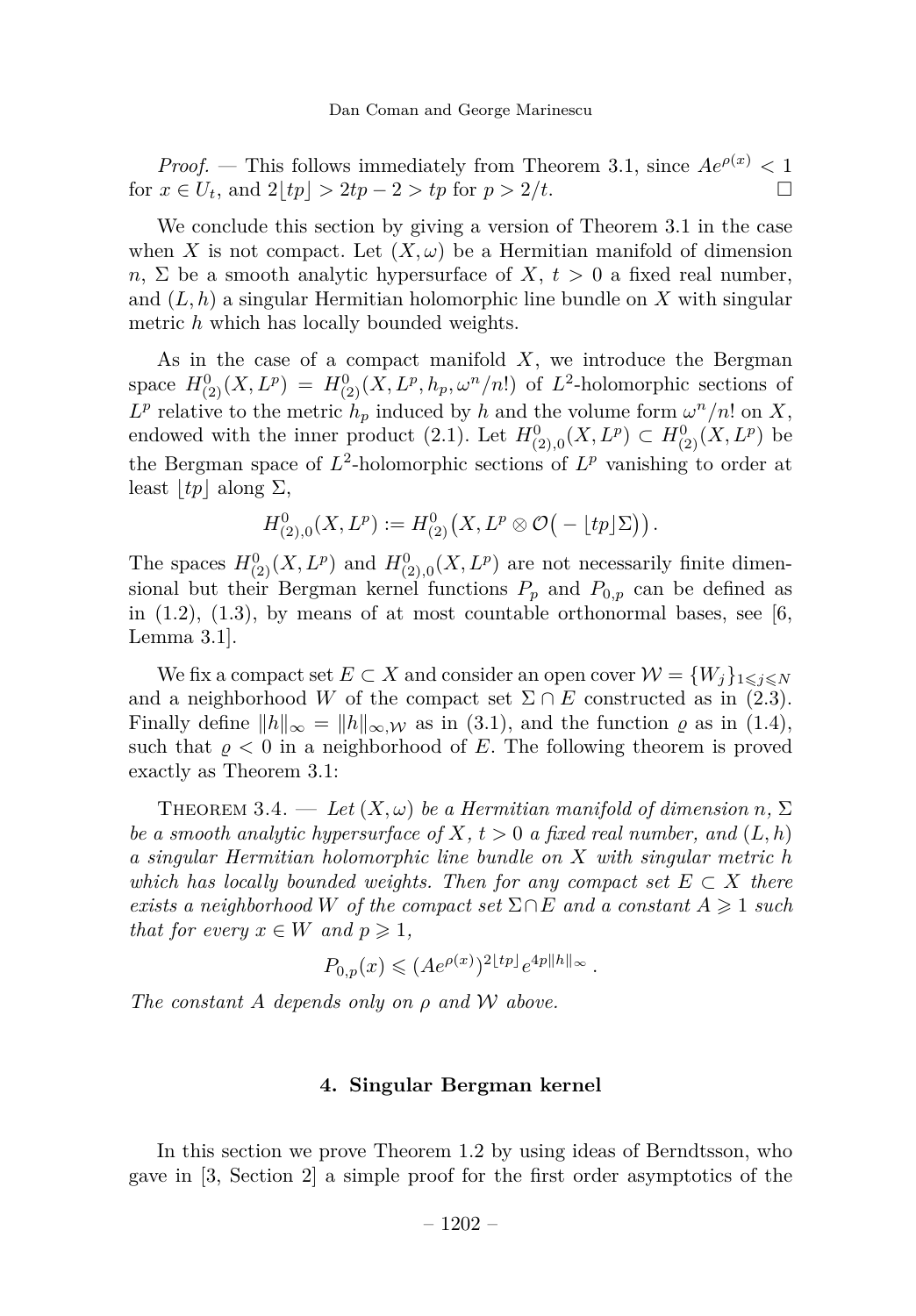Bergman kernel function in the case of powers of an ample line bundle (see also [\[5,](#page-17-8) Theorem 1.3]).

We start by recalling the following version of Demailly's estimates for the  $\overline{\partial}$  operator [\[7,](#page-17-11) Théorème 5.1] (see also [\[5,](#page-17-8) Theorem 2.5]) which will be needed in our proofs.

<span id="page-11-0"></span>THEOREM  $4.1.$  — Let  $(X, \omega)$  be a compact Kähler manifold of dimen*sion n*, and let  $B > 0$  be a constant such that  $\text{Ric}_{\omega} \ge -2\pi B\omega$  on X. *Let* (*L, h*) *be a singular Hermitian holomorphic line bundle on X such that*  $c_1(L, h) \geq \varepsilon \omega$ , and fix  $p_0$  such that  $p_0 \varepsilon \geq 2B$ . Then for all  $p > p_0$  and  $all \ g \in L^2_{0,1}(X, L^p, loc) \ with \ \overline{\partial}g = 0 \ and \ \int_X |g|^2_{h_p} \omega^n < \infty \ there exists$  $u \in L^2_{0,0}(X, L^p, loc)$  such that  $\overline{\partial} u = g$  and  $\int_X |u|^2_{h_p} \omega^n \leq \frac{2}{p\varepsilon} \int_X |g|^2_{h_p} \omega^n$ .

*Proof of Theorem [1.2.](#page-3-1)* — Let  $W = \{W_j\}_{1 \leq j \leq N}$  be an open cover of  $\Sigma$ verifying [\(2.3\)](#page-7-0) and [\(2.4\)](#page-7-1). If  $j \in \{1, ..., N\}$  and  $x \in \Delta^{n}(y_{j}, 1)$ , let  $z = z(x)$ be the coordinates on  $\Delta^{n}(y_{j}, 2)$  given by [\(2.4\)](#page-7-1), and let  $e_{j,x}$  be a holomorphic frame of *L* on  $W_j$  such that  $|e_{j,x}|_{\widetilde{h}} = e^{-\varphi_x}$ , where  $\varphi_x$  is given by [\(2.6\)](#page-7-2).

Assume now that  $x \in \Delta^n(y_i, 1) \setminus \Sigma$  and define

$$
r_x := \sup \left\{ r \in (0, r_1] : \Delta_z^n(x, r) \subset \Delta^n(y_j, 2) \setminus \Sigma \right\}.
$$

We have

<span id="page-11-1"></span>
$$
\omega_x = \frac{i}{2} \sum_{\ell=1}^n dz_\ell \wedge d\bar{z}_\ell ,
$$
  
\n
$$
c_1(L, \tilde{h})_x = dd^c \varphi_x(0) = dd^c \psi_x(0) = dd^c \psi'_x(0) = \frac{i}{\pi} \sum_{\ell=1}^n \lambda_\ell dz_\ell \wedge d\bar{z}_\ell .
$$
\n(4.1)

Since  $c_1(L, \tilde{h})_x \geq \varepsilon \omega_x$  it follows that  $\lambda_\ell \geq \varepsilon$ ,  $\ell = 1, \ldots, n$ . Moreover, there exists  $H_x \in \mathcal{O}(\Delta_z^n(x, r_x))$  such that  $\text{Re}\,H_x = \text{Re}\,F_x + t \log|f|$ . We define a new frame for *L* over  $\Delta_z^n(x, r_x)$  by  $e_x = e^{H_x} e_{j,x}$ . Hence

$$
|e_x|_{\widetilde{h}} = \exp(\operatorname{Re} H_x) \exp(-\varphi_x) = \exp(-\psi_x' - \widetilde{\psi}_x).
$$

We fix now  $j \in \{1, ..., N\}$  and  $x \in \Delta^n(y_j, 1) \setminus \Sigma$  and we will estimate  $P_p(x)$ . Let  $r_p \in (0, r_x/2)$  be an arbitrary number which will be specified later. We start by estimating the norm of a section  $S \in H^0_{(2)}(X, L^p, \tilde{h}_p, \omega^n/n!)$  at *x*. Writing  $S = s e_x^{\otimes p}$ , where  $s \in \mathcal{O}(\Delta_z^n(x, r_x))$ , we obtain by the sub-averaging inequality for psh functions on  $\Delta_z^n(x, r_p) = \Delta^n(0, r_p)$ ,

$$
|S(x)|_{\widetilde{h}_p}^2 = |s(0)|^2 \leq \frac{\int_{\Delta^n(0,r_p)} |s|^2 e^{-2p\psi'_x} dm}{\int_{\Delta^n(0,r_p)} e^{-2p\psi'_x} dm}.
$$

 $-1203-$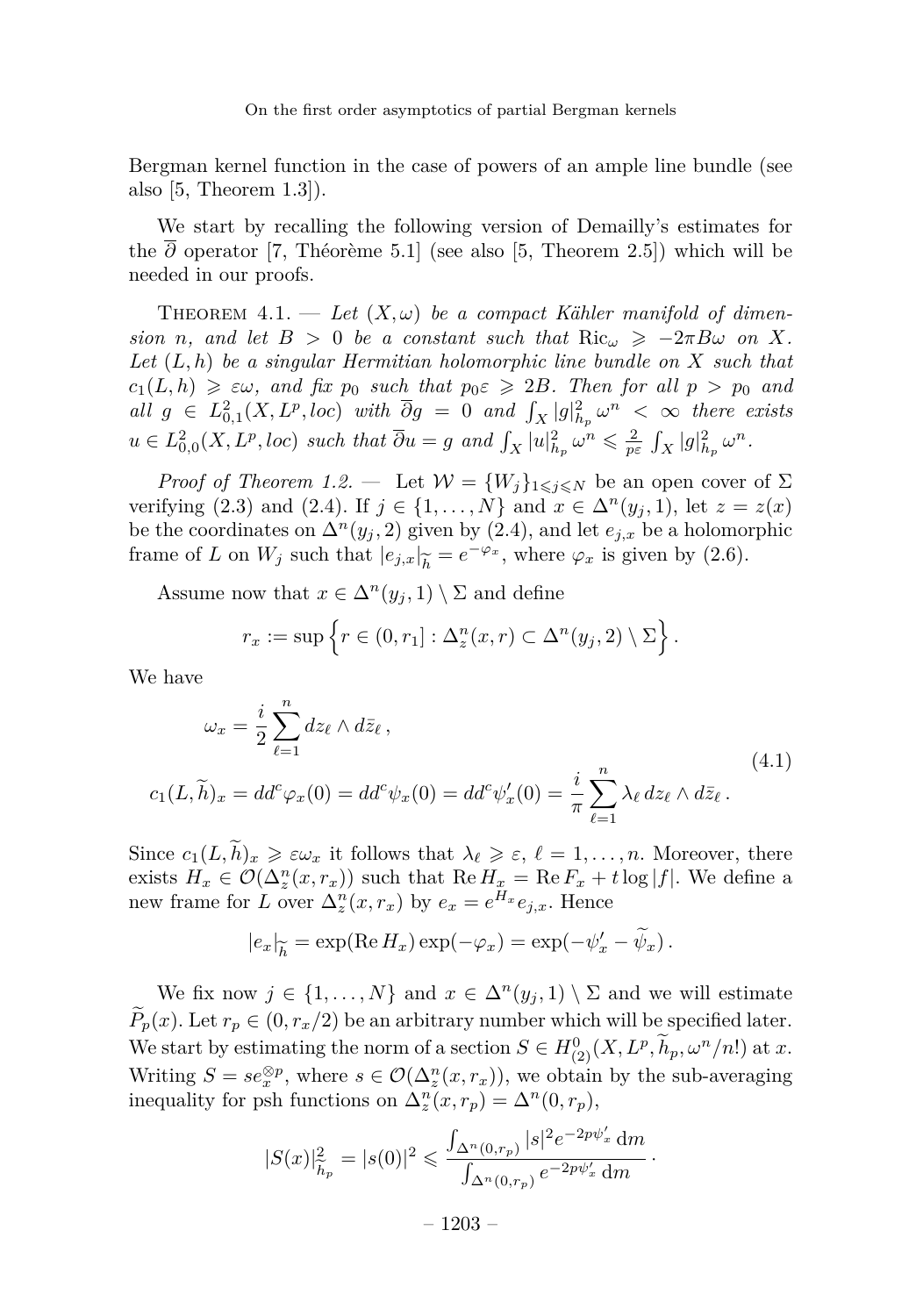We have further by  $(2.5)$ ,  $(2.7)$ ,

$$
\begin{aligned} \int_{\Delta^n(0,r_p)} |s|^2e^{-2p\psi'_x}\,\mathrm{d}m\\ &\quad\leqslant \big(1+C_1r_p^2\big)\exp\!\left(2p\sup_{\Delta^n(0,r_p)}\widetilde{\psi}_x\right)\int_{\Delta^n(0,r_p)}|s|^2e^{-2p(\psi'_x+\widetilde{\psi}_x)}\frac{\omega^n}{n!}\\ &\quad\leqslant \big(1+C_1r_p^2\big)\exp\!\left(2C_2p\,r_p^3\right)\!\|S\|_p^2\,. \end{aligned}
$$

Set

$$
E(r) := \int_{|\xi| \le r} e^{-2|\xi|^2} dm(\xi) = \frac{\pi}{2} \left( 1 - e^{-2r^2} \right).
$$

Since  $\lambda_{\ell} \geq \varepsilon$  we obtain

$$
\frac{E(r_p\sqrt{p\varepsilon})^n}{p^n\lambda_1 \dots \lambda_n} \leqslant \int_{\Delta^n(0,r_p)} e^{-2p\psi'_x} \, \mathrm{d}m \leqslant \int_{\mathbb{C}^n} e^{-2p\psi'_x} \, \mathrm{d}m = \frac{(\pi/2)^n}{p^n\lambda_1 \dots \lambda_n} \, .
$$

Combining these estimates it follows that

<span id="page-12-0"></span>
$$
|S(x)|_{\widetilde{h}_p}^2 \leq \frac{(1 + C_1 r_p^2) \exp(2C_2 p r_p^3)}{E(r_p \sqrt{p \varepsilon})^n} p^n \lambda_1 \dots \lambda_n \|S\|_p^2. \tag{4.2}
$$

The singular Bergman kernel also satisfies a variational formula,

$$
\widetilde{P}_p(x) = \max \left\{ |S(x)|_{\widetilde{h}_p}^2 : S \in H^0_{(2)}(X, L^p, \widetilde{h}_p, \omega^n/n!) , \ \|S\|_p = 1 \right\}.
$$

Hence [\(4.2\)](#page-12-0) implies the following upper estimate for the singular Bergman kernel,

<span id="page-12-2"></span>
$$
\frac{\widetilde{P}_p(x)}{p^n \lambda_1 \dots \lambda_n} \leqslant \frac{(1 + C_1 r_p^2) \exp\left(2C_2 p r_p^3\right)}{E(r_p \sqrt{p\varepsilon})^n}, \quad \forall \ r_p \in (0, r_x/2). \tag{4.3}
$$

For the lower estimate of  $\widetilde{P}_p$ , let  $0 \le \chi \le 1$  be a smooth cut-off function on  $\mathbb{C}^n$  with support in  $\Delta^n(0, 2)$  such that  $\chi \equiv 1$  on  $\Delta^n(0, 1)$ , and set  $\chi_p(z) =$  $\chi(z/r_p)$ . Then  $F = \chi_p e_x^{\otimes p}$  is a section of  $L^p$  and  $|F(x)|_{\widetilde{h}_p} = |e_x^{\otimes p}(x)|_{\widetilde{h}_p} = 1$ .<br>We have We have

<span id="page-12-1"></span>
$$
||F||_p^2 \le \int_{\Delta^n(0,2r_p)} e^{-2p(\psi'_x + \widetilde{\psi}_x)} \frac{\omega^n}{n!}
$$
  
\n
$$
\le (1 + 4C_1 r_p^2) \exp(16C_2p r_p^3) \int_{\Delta^n(0,2r_p)} e^{-2p\psi'_x} dm
$$
  
\n
$$
\le \left(\frac{\pi}{2}\right)^n \frac{(1 + 4C_1r_p^2) \exp(16C_2p r_p^3)}{p^n \lambda_1 \dots \lambda_n}.
$$
  
\n
$$
-1204 -
$$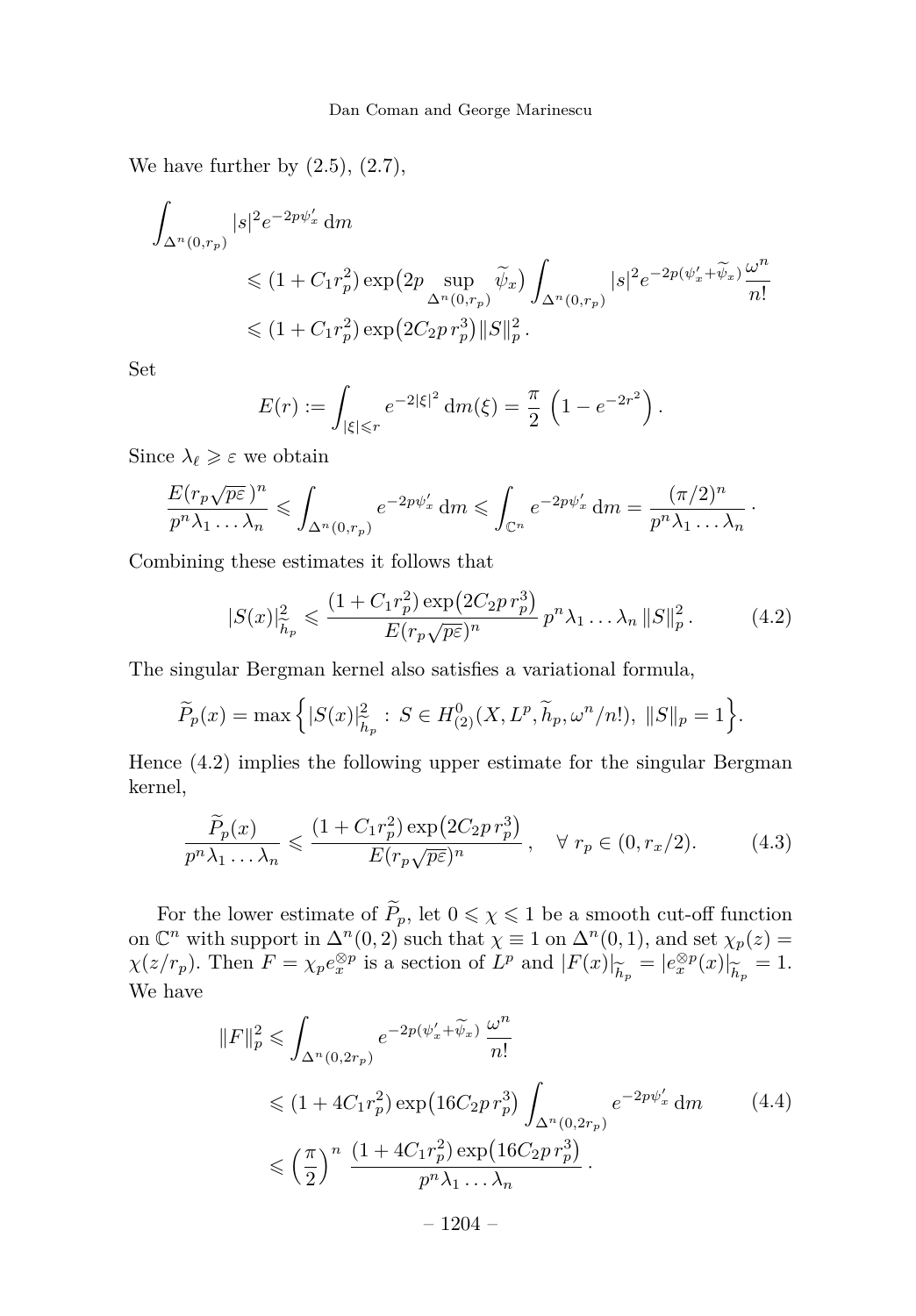Set  $\alpha = \overline{\partial}F$ . Since  $\|\overline{\partial}\chi_p\|^2 = \|\overline{\partial}\chi\|^2/r_p^2$ , where  $\|\overline{\partial}\chi\|$  denotes the maximum of  $|\overline{\partial}\chi|$ , we obtain as above

$$
\|\alpha\|_p^2 = \int_{\Delta^n(0,2r_p)} |\overline{\partial}\chi_p|^2 e^{-2p(\psi_x' + \widetilde{\psi}_x)} \frac{\omega^n}{n!}
$$
  
\$\leqslant \frac{\|\overline{\partial}\chi\|^2}{r\_p^2} \left(\frac{\pi}{2}\right)^n \frac{(1 + 4C\_1r\_p^2) \exp\left(16C\_2p\,r\_p^3\right)}{p^n \lambda\_1 \dots \lambda\_n}.

There exists  $p_0 \in \mathbb{N}$  such that for  $p > p_0$  we can solve the  $\overline{\partial}$ -equation by Theorem [4.1.](#page-11-0) We get a smooth section *G* of  $L^p$  with  $\overline{\partial}G = \alpha = \overline{\partial}F$  and

<span id="page-13-0"></span>
$$
||G||_p^2 \leq \frac{2}{p\varepsilon} ||\alpha||_p^2 \leq \frac{2||\overline{\partial}\chi||^2}{p\varepsilon r_p^2} \left(\frac{\pi}{2}\right)^n \frac{\left(1 + 4C_1 r_p^2\right) \exp\left(16C_2 p r_p^3\right)}{p^n \lambda_1 \dots \lambda_n}.
$$
 (4.5)

Note that *G* is holomorphic on  $\Delta^n(0, r_p)$  since  $\overline{\partial}G = \overline{\partial}F = 0$  there. So the estimate [\(4.2\)](#page-12-0) applies to *G* on  $\Delta^n(0, r_p)$  and gives

$$
|G(x)|_{\widetilde{h}_p}^2 \leq \frac{\left(1 + C_1 r_p^2\right) \exp\left(2C_2 p r_p^3\right)}{E(r_p \sqrt{p\varepsilon})^n} p^n \lambda_1 \dots \lambda_n \|G\|_p^2
$$
  

$$
\leq \frac{2\|\overline{\partial}\chi\|^2}{p\varepsilon r_p^2 E(r_p \sqrt{p\varepsilon})^n} \left(\frac{\pi}{2}\right)^n \left(1 + 4C_1 r_p^2\right)^2 \exp\left(18C_2 p r_p^3\right).
$$

Let  $S = F - G \in H^0_{(2)}(X, L^p, \tilde{h}_p, \omega^n/n!)$ . Then

$$
|S(x)|_{\widetilde{h}_p}^2 \geq (|F(x)|_{\widetilde{h}_p} - |G(x)|_{\widetilde{h}_p})^2 = (1 - |G(x)|_{\widetilde{h}_p})^2
$$
  

$$
\geq \left[1 - \left(\frac{\pi}{2}\right)^{n/2} \frac{\sqrt{2} ||\overline{\partial}\chi|| (1 + 4C_1 r_p^2)}{r_p \sqrt{p \varepsilon} E(r_p \sqrt{p \varepsilon})^{n/2}} \exp(9C_2 p r_p^3)\right]^2 =: K_1(r_p).
$$

Moreover, by  $(4.4)$  and  $(4.5)$ 

$$
||S||_p^2 \le (||F||_p + ||G||_p)^2 \le (\frac{\pi}{2})^n \frac{K_2(r_p)}{p^n \lambda_1 ... \lambda_n},
$$

where

$$
K_2(r_p) = (1 + 4C_1r_p^2)\exp\left(16C_2pr_p^3\right)\left(1 + \frac{\sqrt{2}\left\|\overline{\partial}\chi\right\|}{r_p\sqrt{p\varepsilon}}\right)^2.
$$

Therefore

<span id="page-13-1"></span>
$$
\widetilde{P}_p(x) \ge \frac{|S(x)|_{\widetilde{h}_p}^2}{\|S\|_p^2} \ge \left(\frac{2}{\pi}\right)^n p^n \lambda_1 \dots \lambda_n \frac{K_1(r_p)}{K_2(r_p)}.
$$
\n(4.6)

– 1205 –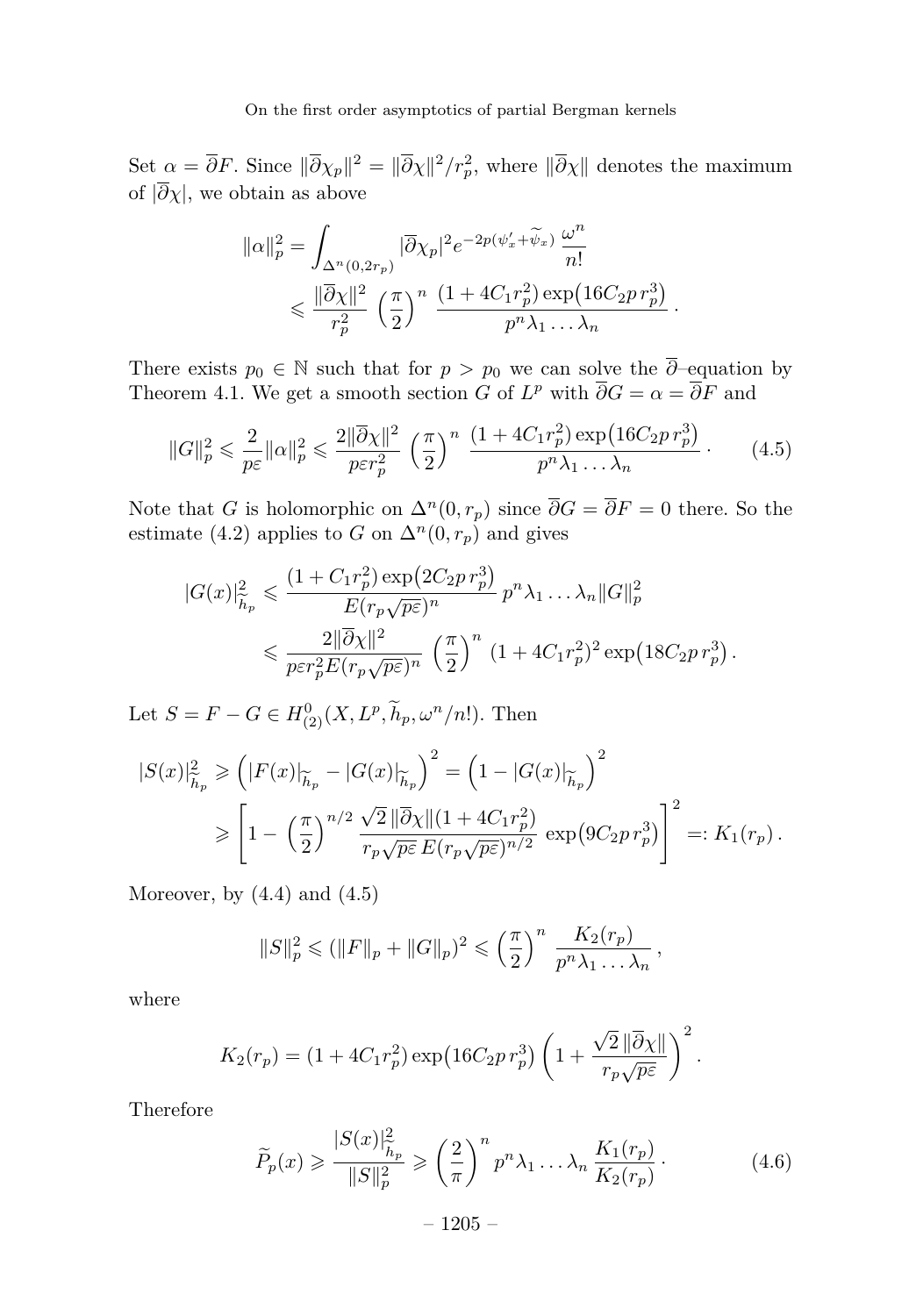Using now [\(4.1\)](#page-11-1), [\(4.3\)](#page-12-2) and [\(4.6\)](#page-13-1) we deduce that for every  $x \in \bigcup_{n=1}^{N}$ *j*=1  $\Delta^{n}(y_j, 1)\backslash\Sigma$ ,  $r_p < r_x/2$  and  $p > p_0$ ,

<span id="page-14-0"></span>
$$
\frac{K_1(r_p)}{K_2(r_p)} \leqslant \widetilde{P}_p(x) \frac{\omega_x^n}{p^n c_1(L, \widetilde{h})_x^n} \leqslant K_3(r_p) ,\qquad (4.7)
$$

where

$$
K_3(r_p) = \left(\frac{\pi/2}{E(r_p\sqrt{p\varepsilon})}\right)^n \left(1 + C_1 r_p^2\right) \exp\left(2C_2 p r_p^3\right).
$$

We take now  $r_p = p^{-3/8}$ , so  $pr_p^3 = p^{-1/8} \to 0$  and  $pr_p^2 = p^{1/4} \to \infty$  as  $p \rightarrow \infty$ . Note that there exists a constant  $C_3 > 0$  such that

$$
K_1(p^{-3/8}) \ge 1 - C_3 p^{-1/8}
$$
,  
\n $K_2(p^{-3/8}) \le 1 + C_3 p^{-1/8}$ ,  $K_3(p^{-3/8}) \le 1 + C_3 p^{-1/8}$ .

It follows by [\(4.7\)](#page-14-0) that there exists a constant  $C_4 > 0$  such that

<span id="page-14-1"></span>
$$
1 - C_4 p^{-1/8} \le \tilde{P}_p(x) \frac{\omega_x^n}{p^n c_1(L, \tilde{h})_x^n} \le 1 + C_4 p^{-1/8}
$$
\n(4.8)

holds for every  $x \in \bigcup_{j=1}^{N} \Delta^n(y_j, 1) \setminus \Sigma$ ,  $p^{-3/8} < r_x/2$  and  $p > p_0$ . Now  $r_x > c \text{ dist}(x, \Sigma)$ , for some constant  $c > 0$ , so there exists a constant  $C_5 > 0$ such that [\(4.8\)](#page-14-1) holds for  $p > C_5$  dist $(x, \Sigma)^{-8/3}$ . This concludes the proof of  $(1.5)$  for  $x \in \bigcup_{j=1}^{N} \Delta^n(y_j, 1) \setminus \Sigma$ .

By [\[8,](#page-17-7) Theorem 1.8] there exist  $C_6 > 0$  and  $p'_0 \in \mathbb{N}$  such that

$$
\left|\widetilde{P}_p(x)\frac{\omega_x^n}{p^n c_1(L,\widetilde{h})_x^n} - 1\right| \leqslant \frac{C_6}{p},
$$

for  $x \in X \setminus \bigcup_{j=1}^N \Delta^n(y_j, 1)$  and  $p > p'_0$ . The proof of Theorem [1.2](#page-3-1) is complete.

#### **5. Estimates for the partial Bergman kernel**

In this section we prove Theorem [1.3.](#page-4-2) Let  $t < t_0(K)$ . By the defini-tion [\(1.6\)](#page-4-4) of  $t_0(K)$ , there exist  $\eta \in \mathscr{C}^{\infty}(X,[0,1])$  and  $\delta > 0$  such that  $\sup p \eta \subset X \setminus K$ ,  $\eta = 1$  near  $\Sigma$ , and  $c_1(L, h) + tdd^c(\eta \rho) \geq \delta \omega$  in the sense of currents on *X*. Define

$$
\widetilde{h}_t = h \exp(-2t\eta \varrho), \ \widetilde{h}_{t,p} = \widetilde{h}_t^{\otimes p}.
$$

 $-1206-$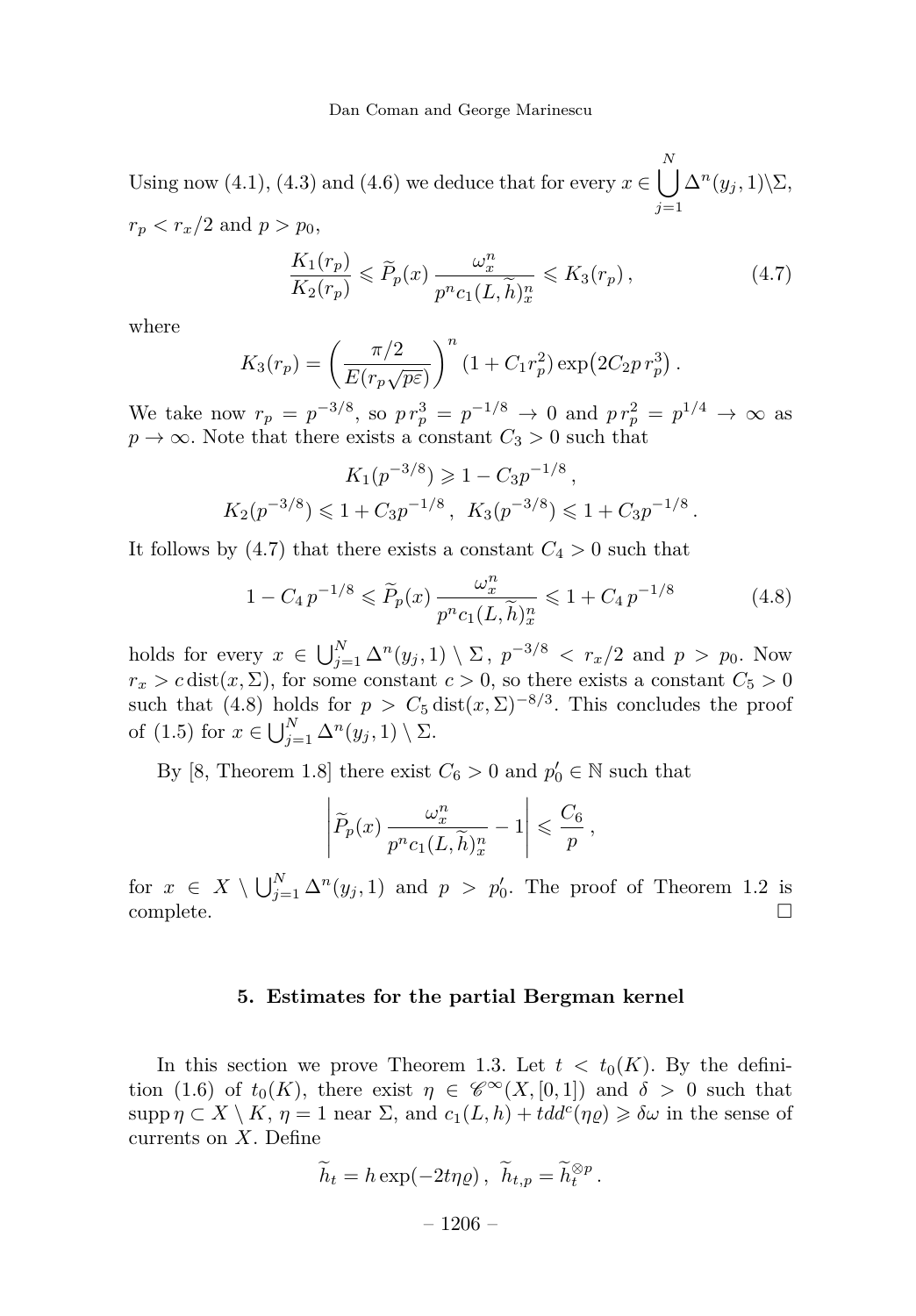Note that  $\widetilde{h}_t = h$  in a neighborhood of *K* and  $\widetilde{h}_t \geq h$  on *X*. Since  $\Sigma$  is smooth, it follows by [\(1.4\)](#page-3-3) that  $H_0^0(X, L^p) = H_{(2)}^0(X, L^p, h_{t,p}, \omega^n/n!)$ . We denote the norm on  $H_{(2)}^0(X, L^p, \tilde{h}_{t,p}, \omega^n/n!)$  by

$$
||S||_{t,p}^{2} = \int_{X} |S|_{\widetilde{h}_{t,p}}^{2} \frac{\omega^{n}}{n!} = \int_{X} |S|_{h_{p}}^{2} \exp(-2tp\eta \varrho) \frac{\omega^{n}}{n!}.
$$

Let  $\tilde{P}_{t,p}$  be the Bergman kernel function of  $H^0_{(2)}(X, L^p, \tilde{h}_{t,p}, \omega^n/n!)$ . Recall that  $||S||_p$  is the norm given by the scalar product [\(2.1\)](#page-6-0) on  $H_0^0(X, L^p)$ . Since  $\rho < 0$  we have  $||S||^2_{t,p} \ge ||S||^2_p$  for any  $S \in H_0^0(X, L^p)$ . Let  $S \in H_0^0(X, L^p)$ with  $||S||_{t,p}^2 \leq 1$ . Then  $||S||_p^2 \leq 1$ , too, hence

$$
|S|^2_{\widetilde{h}_{t,p}} = |S|^2_{h_p} \exp(-2tp\eta\varrho) \leq P_{0,p} \exp(-2tp\eta\varrho),
$$

and thus

$$
\widetilde{P}_{t,p} \leqslant P_{0,p} \exp(-2tp\eta \varrho).
$$

Denote now by  $P_p$  the Bergman kernel function of  $H^0(X, L^p)$  endowed with the scalar product [\(2.1\)](#page-6-0). Since  $H_0^0(X, L^p)$  is isometrically embedded in  $H^0(X, L^p)$  we have  $P_{0,p} \leq P_p$ . Consequently we have shown:

$$
\widetilde{P}_{t,p} \exp(2tp\eta \varrho) \leq P_{0,p} \leq P_p \text{ on } X,
$$
\n
$$
\widetilde{P}_{t,p} \leq P_{0,p} \leq P_p \text{ near } K.
$$
\n(5.1)

<span id="page-15-0"></span>Let now *W* be the neighborhood of  $\Sigma$  defined in [\(2.3\)](#page-7-0) and let  $U_t$  be defined as in [\(3.6\)](#page-9-5), so that the exponential estimate [\(3.7\)](#page-9-6) holds on  $U_t$  for  $p > 2t^{-1}$ . By shrinking  $U_t$  we can assume that  $\eta = 1$  on  $U_t$ . Setting  $M := e^{4||h||_{\infty}} A^t$ we obtain [\(1.7\)](#page-4-0). By Theorem [1.2](#page-3-1) we have

$$
\widetilde{P}_{t,p}(x) \geq (1 - C p^{-1/8}) p^n \frac{c_1(L, \widetilde{h}_t)_x^n}{\omega_x^n}
$$

for every  $p \in \mathbb{N}$  with  $p \text{ dist}(x, \Sigma)^{8/3} > C$ . Note that  $c_1(L, \widetilde{h}_t) \geq \delta \omega$  in the sense of currents on *X*. Since  $c_1(L, \tilde{h}_t)$  is smooth on  $X \setminus \Sigma$  we have  $c_1(L,\widetilde{h}_t)^n$  $\frac{\partial u}{\partial n}$   $\geq \delta^n$  on  $X \setminus \Sigma$ . By increasing *C* if necessary, it follows that

$$
\widetilde{P}_{t,p}(x) \geqslant \frac{p^n}{C} \quad \text{for } p > C \operatorname{dist}(x, \Sigma)^{-8/3}.
$$

Hence

$$
P_{0,p}(x) \geq \frac{p^n}{C} \exp(2tp\varrho(x))
$$
 for  $x \in U_t$  and  $p > C \text{dist}(x, \Sigma)^{-8/3}$ .

This proves [\(1.8\)](#page-4-1). In order to prove [\(1.9\)](#page-4-3) we need the following localization theorem for the Bergman kernel for singular Hermitian metrics. We refer to [\[1,](#page-17-12) Theorem 2.2] for a localization principle in the case of smooth metrics.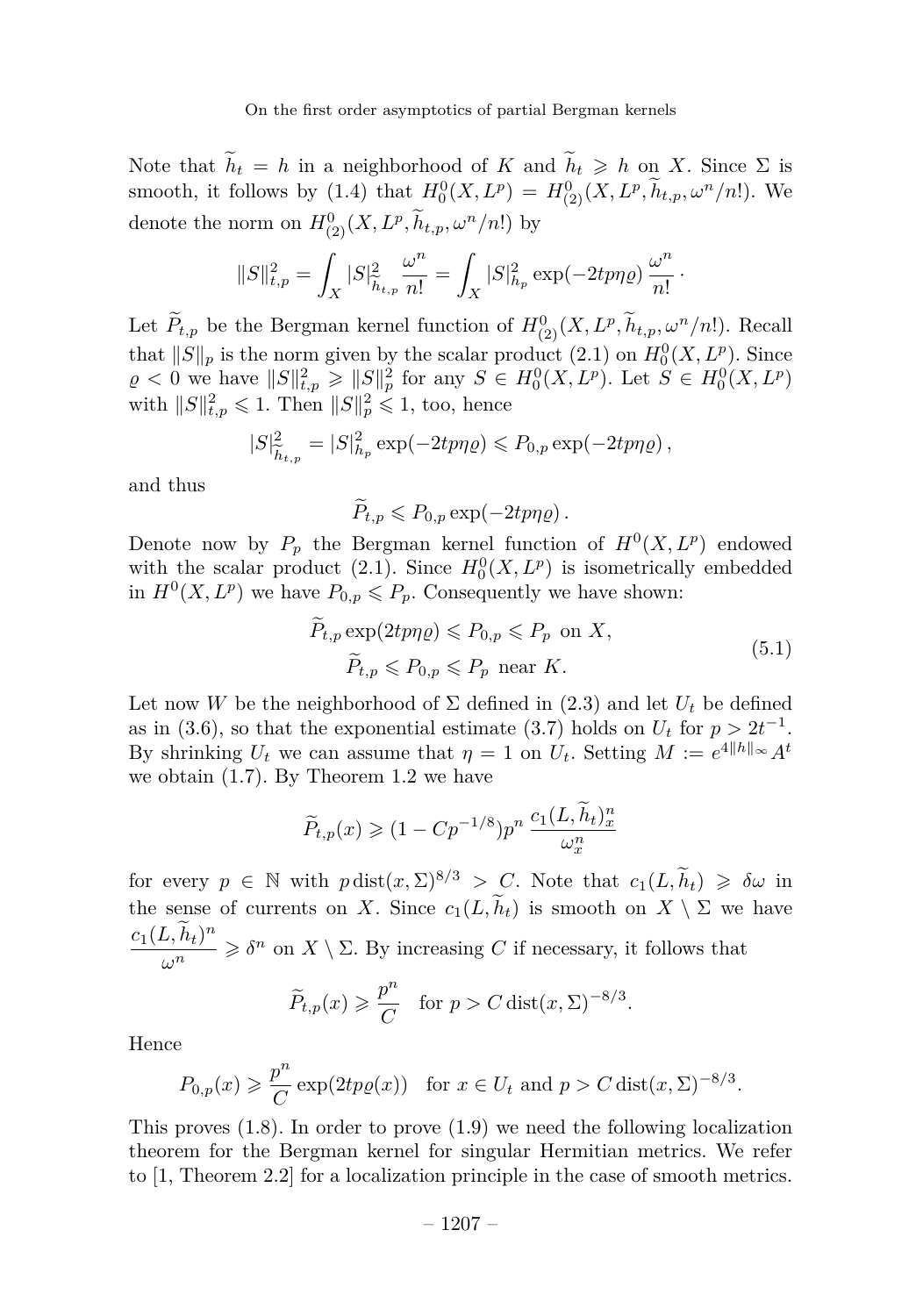<span id="page-16-0"></span>THEOREM 5.1. — Let  $(X, \omega)$  be a compact Hermitian manifold and  $L \rightarrow$ *X be a holomorphic line bundle. Consider two singular Hermitian metrics h*<sub>1</sub> *and h*<sub>2</sub> *on L, which are smooth outside a proper analytic set*  $\Sigma \subset X$  *and such that*  $c_1(L, h_1)$ ,  $c_1(L, h_2)$  *are Kähler currents. Let*  $P_p^{(j)}$  *be the Bergman projection on*  $H^0(X, L^p, h_j^p, \omega^n/n!)$ ,  $j = 1, 2$ . We assume that there exists an *open set*  $U \subseteq X \setminus \Sigma$  *such that*  $h_1 = h_2$  *on*  $U$ *. Then the Bergman kernels satisfy*  $P_p^{(1)}(z, w) - P_p^{(2)}(z, w) = O(p^{-\infty})$  *on U in any*  $\mathscr{C}^{\ell}$ -topology,  $\ell \in \mathbb{N}$ ,  $as p \rightarrow \infty$ .

*Proof. —* The proof follows essentially from the analysis in [\[8\]](#page-17-7) (see also [\[9\]](#page-17-13)). Let  $h_0$  be any singular Hermitian metric on *L*, smooth on  $X \setminus \Sigma$ and satisfying  $c_1(L, h_0) \geq \varepsilon \omega$  in the sense of currents on *X*, for some  $\varepsilon > 0$ . Let  $P_p^{(0)}$  be the Bergman projection on  $H^0(X, L^p, h_0^p, \omega^n/n!)$ .

Consider an open set  $D \subset U$  such that  $L|_D$  is trivial. Let  $s : D \to L$  be a holomorphic frame and let  $\varphi \in \mathscr{C}^{\infty}(D)$  be the weight of  $h_0$  corresponding to *s*, that is,  $|s|_{h_0} = e^{-\varphi}$ . Let us denote by  $\mathscr{E}'(D)$  the space of distributions with compact support in *D* and by  $L^2(D)$  the space of square-integrable functions with respect to the volume form  $\omega^n/n!$ . The localized Bergman projection with respect to *s* is the operator  $P_{p,s}^{(0)}: L^2(D) \cap \mathscr{E}'(D) \to L^2(D)$ , defined by  $P_p^{(0)}(ue^{p\varphi}s^{\otimes p}) = P_{p,s}^{(0)}(u)e^{p\varphi}s^{\otimes p}$ . It is easy to see that

$$
P_p^{(0)}(z, w) = P_{p,s}^{(0)}(z, w)e^{p(\varphi(z) - \varphi(w))}s^{\otimes p}(z) \otimes (s^{\otimes p})^*(w) \in L_z^p \otimes (L_w^p)^*,
$$
  

$$
z, w \in D. \quad (5.2)
$$

By [\[8,](#page-17-7) Theorem 9.2] the kernel of  $P_{p,s}^{(0)}$  satisfies

<span id="page-16-3"></span><span id="page-16-1"></span>
$$
P_{p,s}^{(0)}(z,w) = \mathcal{S}_p(z,w) + O(p^{-\infty}) \text{ on } D,
$$
\n(5.3)

where  $S_p$  is the localized approximate Szegő kernel defined in [\[8,](#page-17-7) (3.43)]. Note that by [\[8,](#page-17-7) Theorem 3.12] we have

<span id="page-16-2"></span>
$$
S_p(z, w) = e^{ip\Psi(z, w)}b(z, w, p) + O(p^{-\infty}) \text{ on } D,
$$
\n(5.4)

where  $\Psi : D \times D \to \mathbb{C}$  is a phase function depending on the eigenvalues of  $c_1(L, h_0)$  with respect to  $\omega$  and described precisely in [\[8,](#page-17-7) Theorem 3.8]. Moreover,  $b(\cdot, \cdot, p) : D \times D \to \mathbb{C}$  is a semi-classical symbol of order  $n = \dim X$ , depending only on the restriction of  $h$  and  $\omega$  to  $D$ .

We apply now these results for  $h_0 = h_1$  and  $h_0 = h_2$ . Since  $h_1|_D = h_2|_D$ we deduce that the weight  $\varphi$ , the phase  $\Psi$  and the symbol  $b(\cdot, \cdot, p)$  above are the same for  $h_1$  and  $h_2$ . We infer from [\(5.3\)](#page-16-1) and [\(5.4\)](#page-16-2) that  $P_{p,s}^{(1)}(z,w)$  –  $P_{p,s}^{(2)}(z,w) = O(p^{-\infty})$  on *D*. Finally, [\(5.2\)](#page-16-3) yields  $P_p^{(1)}(z,w) - P_p^{(2)}(z,w) =$  $O(p^{-\infty})$  on *D*. The proof of Theorem [5.1](#page-16-0) is complete.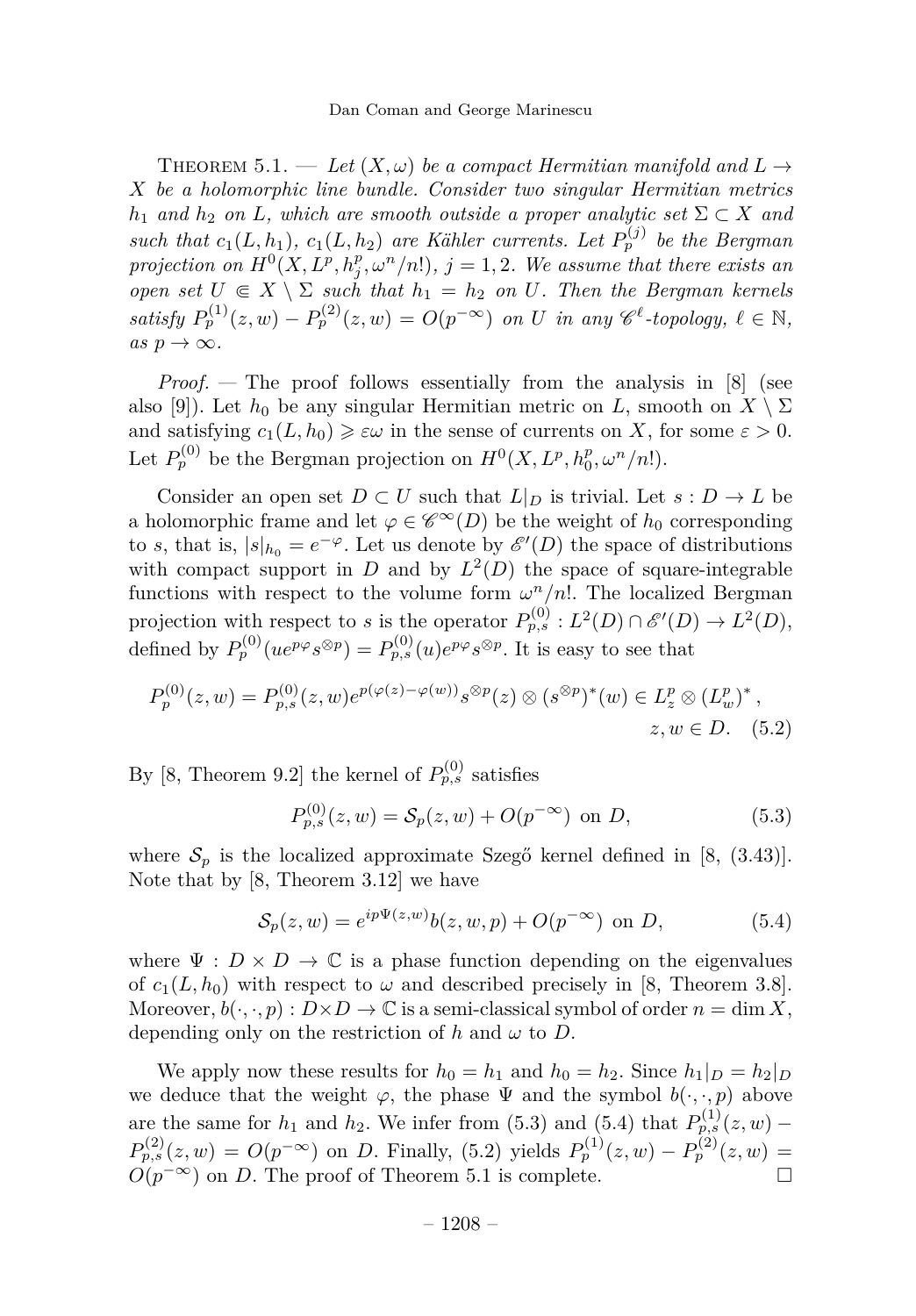We apply now Theorem [5.1](#page-16-0) to the metrics  $\tilde{h}_t$  and *h*, which are equal on a neighborhood *V* of *K* and infer that

<span id="page-17-14"></span> $\widetilde{P}_{t,p} - P_p = O(p^{-\infty})$  locally uniformly on *V*. (5.5)

This fact combined with  $(5.1)$ ,  $(5.5)$  yields  $(1.9)$ . Finally,  $(1.10)$  and  $(1.11)$ follow from the expansion of the Bergman kernel  $P_p$  (see [\[10,](#page-17-5) Theorems 4.1.1– 3]) or of the singular Bergman kernel (see [\[8,](#page-17-7) Theorem 1.8]).

#### **Acknowledgments**

We thank the referee for stimulating comments.

#### **Bibliography**

- <span id="page-17-12"></span>[1] H. Auvray, X. Ma & G. Marinescu, "Bergman kernels on punctured Riemann surfaces", <https://arxiv.org/abs/1604.06337>, 2016.
- <span id="page-17-3"></span>[2] R. Berman, "Bergman kernels and equilibrium measures for ample line bundles", <https://arxiv.org/abs/0704.1640>, 2007.
- <span id="page-17-10"></span>[3] B. BERNDTSSON, "Bergman kernels related to Hermitian line bundles over compact complex manifolds", in *Explorations in complex and Riemannian geometry*, Contemp. Math., vol. 332, American Mathematical Society, 2003, p. 1-17.
- <span id="page-17-4"></span>[4] D. Catlin, "The Bergman kernel and a theorem of Tian", in *Analysis and geometry in several complex variables (Katata, 1997)*, Trends in Mathematics, Birkhäuser, 1999, p. 1-23.
- <span id="page-17-8"></span>[5] D. Coman, X. Ma & G. Marinescu, "Equidistribution for sequences of line bundles on normal Kähler spaces", *Geom. Topol.* **21** (2017), no. 2, p. 923-962.
- <span id="page-17-9"></span>[6] D. Coman & G. Marinescu, "Equidistribution results for singular metrics on line bundles", *Ann. Sci. Éc. Norm. Supér.* **48** (2015), no. 3, p. 497-536.
- <span id="page-17-11"></span>[7] J.-P. Demailly, "Estimations *L*<sup>2</sup> pour l'opérateur *∂*¯ d'un fibré vectoriel holomorphe semi-positif au-dessus d'une variété kählérienne complète", *Ann. Sci. Éc. Norm. Supér.* **15** (1982), no. 3, p. 457-511.
- <span id="page-17-7"></span>[8] C.-Y. Hsiao & G. Marinescu, "Asymptotics of spectral function of lower energy forms and Bergman kernel of semi-positive and big line bundles", *Commun. Anal. Geom.* **22** (2014), no. 1, p. 1-108.
- <span id="page-17-13"></span>[9] ——— , "Localization results for Bergman and Szegő kernels", in preparation, 2016.
- <span id="page-17-5"></span>[10] X. Ma & G. Marinescu, *Holomorphic Morse inequalities and Bergman kernels*, Progress in Mathematics, vol. 254, Birkhäuser, 2007, xiii+422 pages.
- <span id="page-17-0"></span>[11] F. T. POKORNY & M. SINGER, "Toric partial density functions and stability of toric varieties", *Math. Ann.* **358** (2014), no. 3-4, p. 879-923.
- <span id="page-17-1"></span>[12] J. Ross & D. W. Nyström, "Analytic test configurations and geodesic rays", *J. Symplectic Geom.* **12** (2014), no. 1, p. 125-169.
- <span id="page-17-2"></span>[13] J. Ross & M. Singer, "Asymptotics of partial density functions for divisors", *J. Geom. Anal.* **27** (2017), p. 1803-1854.
- <span id="page-17-6"></span>[14] J. Ross & R. Thomas, "An obstruction to the existence of constant scalar curvature Kähler metrics", *J. Differ. Geom.* **72** (2006), no. 3, p. 429-466.